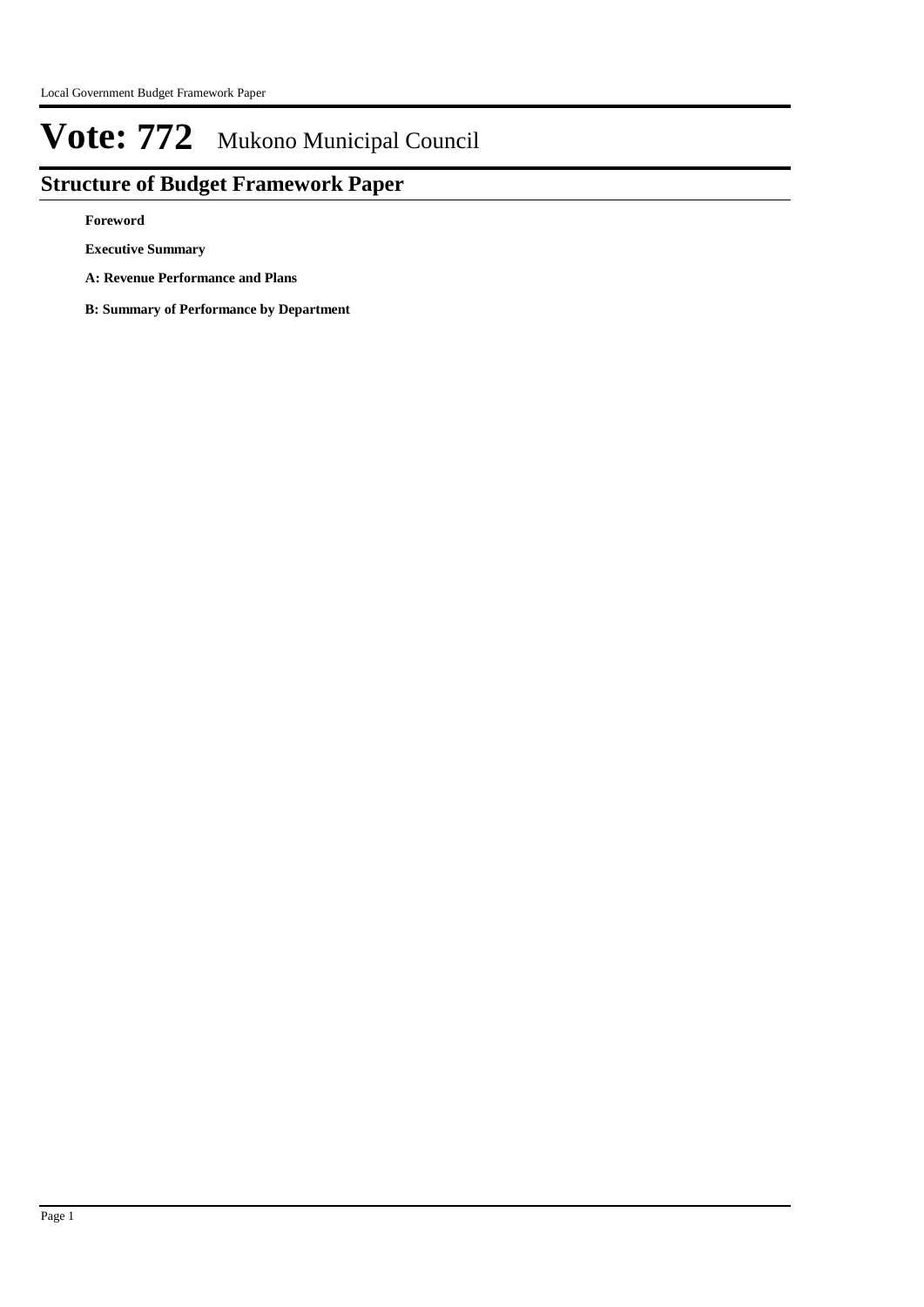# **Foreword**

In the Financial Year 2014/2015, there was a good performance in Local Revenue collection, Mukono Municipal Council was able to collect  $2,460,473,000/=$  out of the budgeted  $2,625,236,000/=$  representing 94% performance. This revenue was from building plans, Park fees, Business Licenses, property rates among others. The good performance was due to the outstanding collections fron business licenses, land fees and local service tax. However there is still need to back up on the othe revenue sources to improve on the tax base so as to fully implement the development plan and meet service delivery obligations. Ensuring maximum revenue collection, proper accountability of public funds, equitable allocation of resources to all departments and sections, proper planning according to available resource envelope are important indicators of Economic Growth and Development. Appreciation goes to all those who have contributed towards the formulation of the Budget Framework Paper, in particular the technical planning committee for their departmental inputs. Special thanks to the cenntral Government for funding Municipal activities and programmes and capacity building of staff. It is my sincere hope that this budget framework paper will go a long way in contributing towards the enhancement of Mukono Municipal Council policies, Development Plans and Investiments.

**Mayor Mukono Municipal Council Johnson Muyanja Ssenyonga**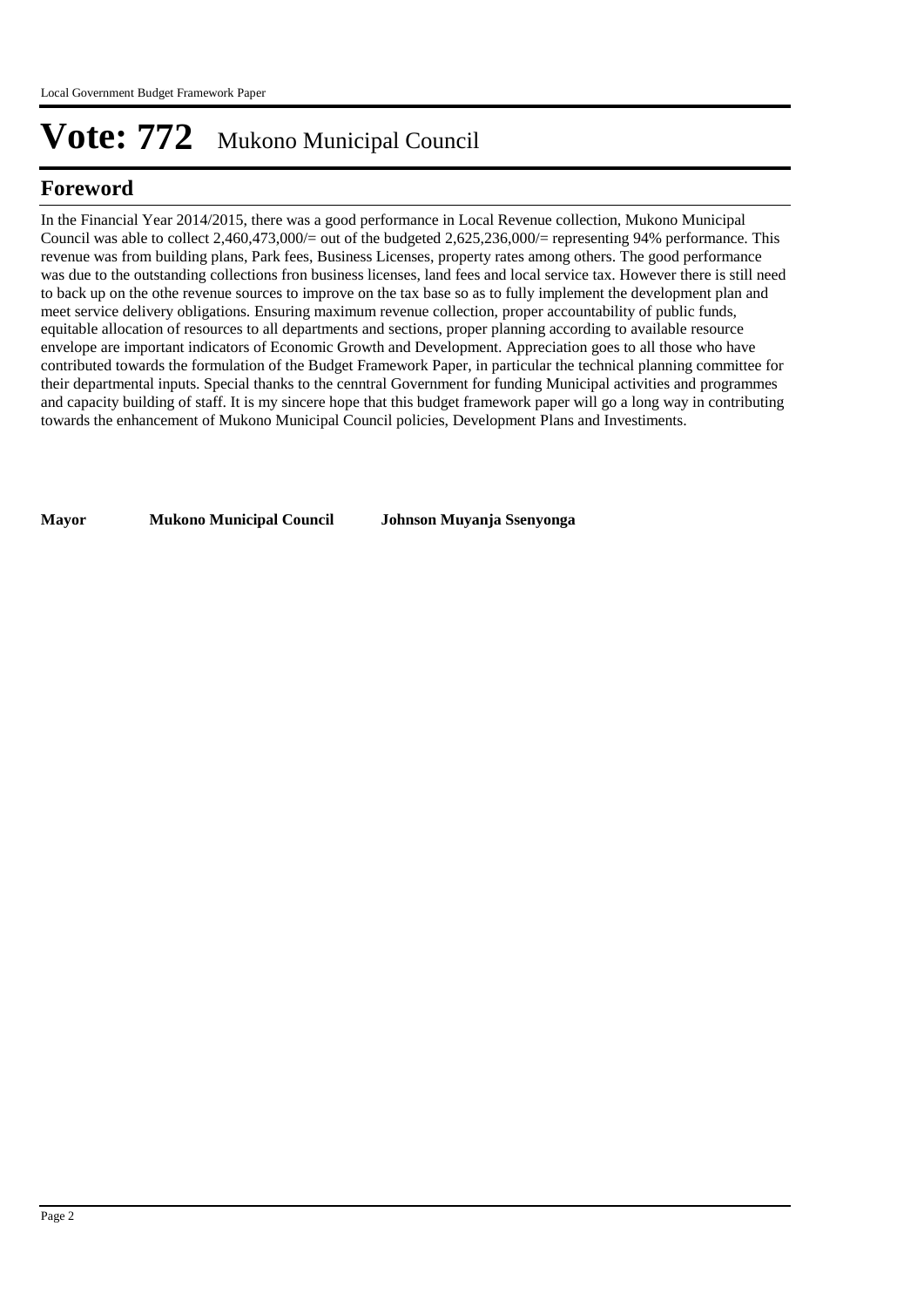## **Executive Summary**

### **Revenue Performance and Plans**

|                                        | 2015/16                | 2016/17                |                        |
|----------------------------------------|------------------------|------------------------|------------------------|
|                                        | <b>Approved Budget</b> | <b>Receipts by End</b> | <b>Proposed Budget</b> |
| UShs $000's$                           |                        | <b>September</b>       |                        |
| 1. Locally Raised Revenues             | 2,884,211              | 470,526                | 3,016,108              |
| 2a. Discretionary Government Transfers | 1,285,048              | 313,638                | 1,498,080              |
| 2b. Conditional Government Transfers   | 6,794,038              | 1,740,758              | 6,664,658              |
| 2c. Other Government Transfers         | 1,079,055              | 308,201                | 1,154,816              |
| 4. Donor Funding                       | 119,308                | 27,147                 | 119,308                |
| <b>Total Revenues</b>                  | 12,161,659             | 2,860,271              | 12,452,969             |

### *Revenue Performance in the first quarter of 2015/16*

Total Local revenue performance against the planned by the end of Q1 was 16% i.e out of the budgeted 2,884,211,000/=, 470,426,000/= had been realised by the end of Q1..Central Government transfer performance against the budgeted was at 26% i.e out of the budgeted  $9,158,141,000/=$  by the end of Q1, a total of 2,362,597,000/= had been realised. Donor funds amounted to  $27,147,000/$  which was 23% of the amount budgeted.

#### *Planned Revenues for 2016/17*

The revenue forecast for the municipal for the financial year 2016/2017 is ugshs 12,452,969,000/=. This represents a 1% increase from the municipal budget of F/Y 2015/2016. Of the budget 75% will be central government transfers, Local Revenue is estimated at 24% and donor funding will be 1%, thus the biggest share of the budget will be government transfers and will be used for operation and implementation of projects.

#### **Expenditure Performance and Plans**

|                            | 2015/16                |                                                    | 2016/17                |  |
|----------------------------|------------------------|----------------------------------------------------|------------------------|--|
| UShs $000's$               | <b>Approved Budget</b> | <b>Actual</b><br><b>Expenditure by</b><br>end Sept | <b>Proposed Budget</b> |  |
| 1a Administration          | 1,568,770              | 228,686                                            | 1,603,101              |  |
| 2 Finance                  | 513,987                | 76,683                                             | 506,855                |  |
| 3 Statutory Bodies         | 681,747                | 91,502                                             | 704,533                |  |
| 4 Production and Marketing | 54,908                 | 11,300                                             | 82,667                 |  |
| 5 Health                   | 1,287,029              | 287,264                                            | 1,334,973              |  |
| 6 Education                | 5,949,865              | 1,521,208                                          | 6,007,724              |  |
| 7a Roads and Engineering   | 1,478,309              | 154,960                                            | 1,440,784              |  |
| 7b Water                   | $\Omega$               | $\Omega$                                           | $\Omega$               |  |
| 8 Natural Resources        | 285,474                | 30,516                                             | 299,438                |  |
| 9 Community Based Services | 236,443                | 28,277                                             | 357,244                |  |
| 10 Planning                | 66,304                 | 13,596                                             | 68,969                 |  |
| 11 Internal Audit          | 38,822                 | 8,468                                              | 46,682                 |  |
| <b>Grand Total</b>         | 12,161,659             | 2,452,461                                          | 12,452,969             |  |
| Wage Rec't:                | 5,900,282              | 1,482,278                                          | 5,900,287              |  |
| Non Wage Rec't:            | 5,271,620              | 889,380                                            | 5,304,656              |  |
| Domestic Dev't             | 870,449                | 53,656                                             | 1,128,718              |  |
| Donor Dev't                | 119,308                | 27,147                                             | 119,308                |  |

*Expenditure Performance in the first quarter of 2015/16*

By the end of Q1, the Municipal had received a total revenue of ugshs 2,452,461,000/= from the different revenue sources out of the annual budget of ugshs 12,161,659,000/= for F/Y 2015/2016 representing an annual performance of 20%. 60% was spent on wages for staff, 36% non wage, 2% domestic development and 2% donor development.

### *Planned Expenditures for 2016/17*

The expenditure forecast for the municipal for the financial year 2016/2017 is ugshs 12,452,969,000/=. This represents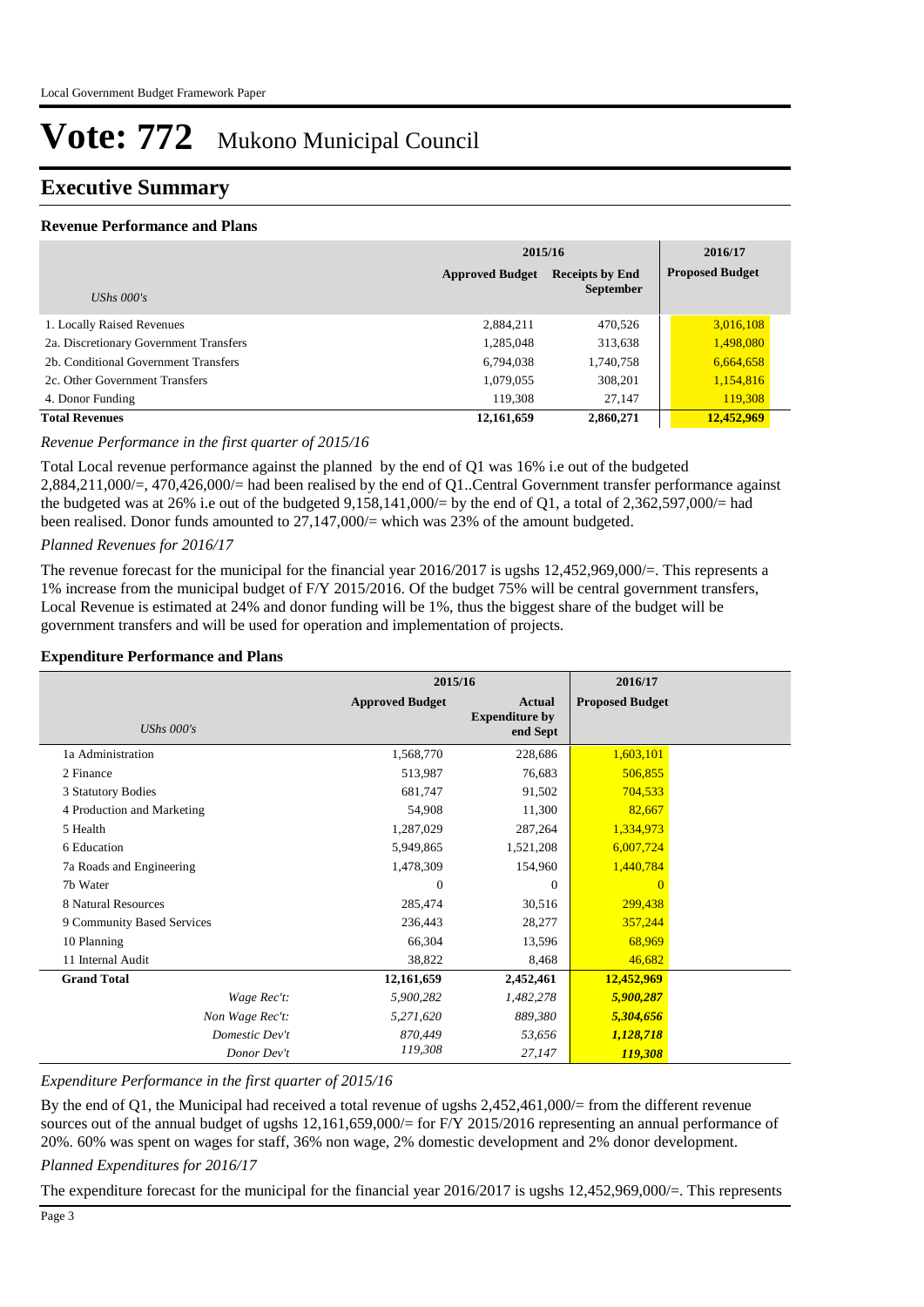## **Executive Summary**

a 1% increment from the municipal budget of F/Y 2015/2016. Of the budget 48% will be spent on wages, Non wage is estimated at 43%, Domestic Development 7% and donor funding at 1%

### *Medium Term Expenditure Plans*

Acquiring land titles for municipal properties,Grading and gravelling of major roads, routine manual maitanance of 108kms of roads, routine mechanised maintanance of unpaved roads 100km, Routine mechanised maintanance of paved roads 8kms drainage, second seal on 0.5kms of Mulyanti Road, Upgrading another 0.5kms of Mulyanti Road to bitumen and culverts installation, street lighting,opening of roads, developing a structure plan for the Municipal, HIV Mainstreaming, Gender Mainstreaming, Tree Plan

### **Challenges in Implementation**

The cost of valuation of properties is too high,Development of structure plan for the municipalityand gravelling of roads is very costly.There is ever increasing wage bills and operational costs that cannot be met with in the proposed budget ceilings. Transport is a challenge to the municipality this greatly affects execution of duties by various officers.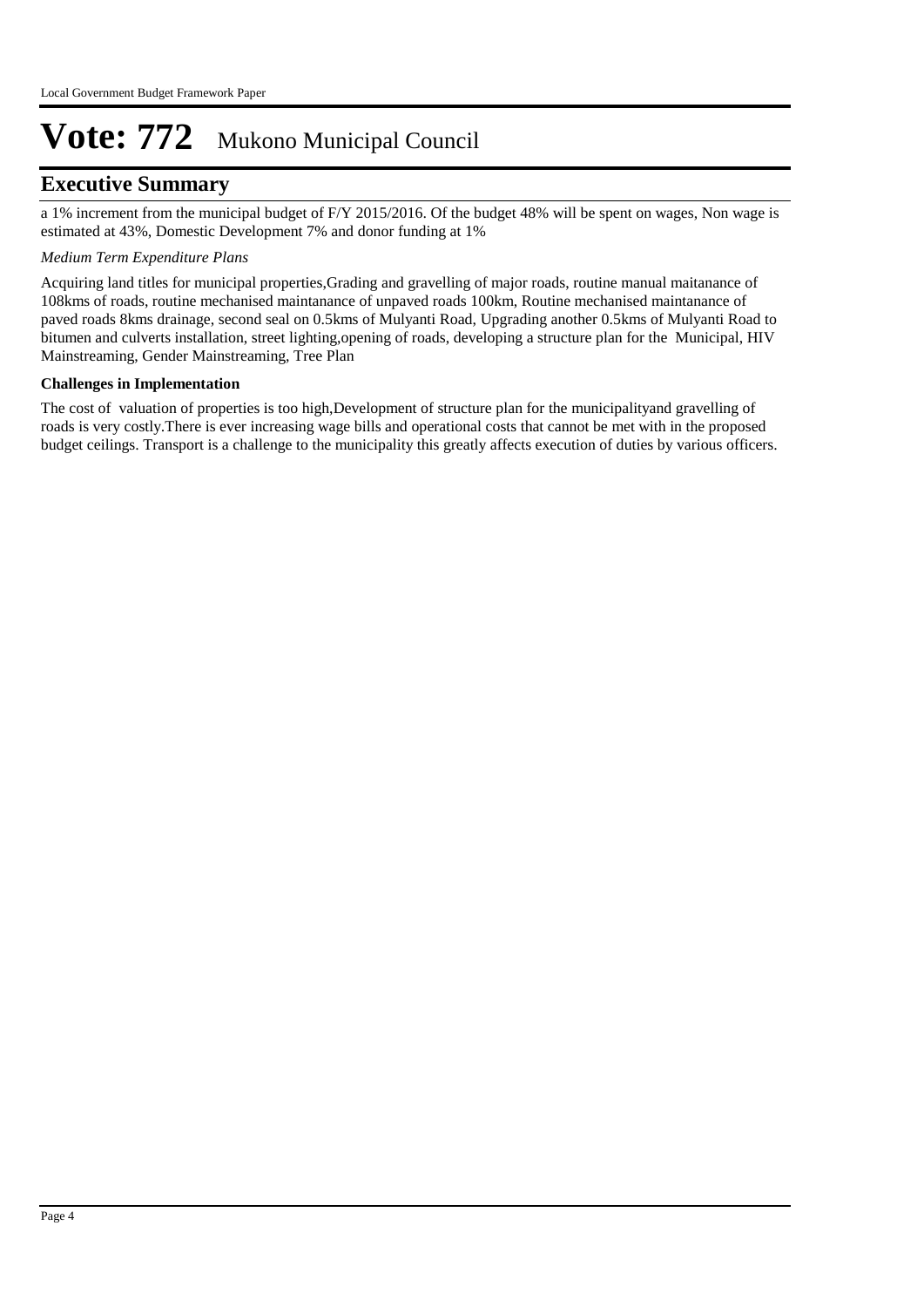# **A. Revenue Performance and Plans**

|                                                          | 2015/16                | 2016/17                |                        |
|----------------------------------------------------------|------------------------|------------------------|------------------------|
|                                                          | <b>Approved Budget</b> | <b>Receipts by End</b> | <b>Proposed Budget</b> |
| <b>UShs 000's</b>                                        |                        | <b>September</b>       |                        |
| <b>1. Locally Raised Revenues</b>                        | 2,884,211              | 470,526                | 3,016,108              |
| Other licences                                           | 77,831                 | 7,948                  | 75,308                 |
| Advertisements/Billboards                                | 48,590                 | 6,803                  | 57,720                 |
| <b>Agency Fees</b>                                       | 10,020                 | 964                    | 10,020                 |
| Animal & Crop Husbandry related levies                   | 14,032                 | $\Omega$               | 1,020                  |
| <b>Business licences</b>                                 | 440,221                | 21,259                 | 449,025                |
| Hotel tax                                                | 39,008                 | 7,993                  |                        |
| <b>Inspection Fees</b>                                   | 14,900                 | $\overline{0}$         | 10.925                 |
| <b>Land Fees</b>                                         | 864,489                | 179,164                | 881,779                |
| Liquor licences                                          | 17,693                 | 1,178                  | 17,434                 |
| Local Government Hotel Tax                               |                        | $\overline{0}$         | 34,190                 |
| Local Service Tax                                        | 377,913                | 61,907                 | 385,471                |
| Other Fees and Charges                                   | 145,808                | 32.263                 | 62,016                 |
| Park Fees                                                | 309,384                | 99,064                 | 317,079                |
| Property related Duties/Fees                             | 420,000                | 39.177                 | 597,124                |
| Registration (e.g. Births, Deaths, Marriages, etc.) Fees | 31,614                 | 4,365                  | 31,461                 |
| Rent & Rates from private entities                       | 10,716                 | 475                    | 10,919                 |
| Refuse collection charges/Public convinience             |                        | $\mathbf{0}$           | 11,384                 |
| Market/Gate Charges                                      | 61,992                 | 7,969                  | 63,232                 |
| 2a. Discretionary Government Transfers                   | 1,285,048              | 313,638                | 1,498,080              |
| Urban Unconditional Grant (Wage)                         | 497,668                | 133,803                | 531,739                |
| Urban Unconditional Grant (Non-Wage)                     | 452,435                | 113,109                | 682,376                |
| Urban Discretionary Development Equalization Grant       | 300,874                | 60,175                 | 283,965                |
| District Unconditional Grant (Wage)                      | 34,070                 | 6,552                  |                        |
| <b>2b. Conditional Government Transfers</b>              | 6,794,038              | 1,740,758              | 6,664,658              |
| Development Grant                                        | 278,217                | 55,643                 | 286,205                |
| Sector Conditional Grant (Non-Wage)                      | 854,496                | 270,328                | 999,162                |
| Sector Conditional Grant (Wage)                          | 5,368,543              | 1,341,923              | 5,368,548              |
| Support Services Conditional Grant (Non-Wage)            | 292,781                | 72,864                 | 10,744                 |
| 2c. Other Government Transfers                           | 1,079,055              | 308,201                | 1,154,816              |
| Roads maintenance URF                                    | 983,960                | 235,442                |                        |
| <b>School Census</b>                                     |                        | 2,618                  |                        |
| Road Fund                                                |                        | $\boldsymbol{0}$       | 983,960                |
| Contribution towards PLE and MOCK Exams                  |                        | $\boldsymbol{0}$       | 95,095                 |
| Contribution For PLE and Mock                            | 95,095                 | 52,991                 |                        |
| Carbon credit funds from NEMA.                           |                        | 13,895                 |                        |
| Youth Livelihood Program                                 |                        | 3,255                  | 75,761                 |
| <b>4. Donor Funding</b>                                  | 119,308                | 27,147                 | 119,308                |
| Donor Funding                                            | 119,308                | 27,147                 | 119,308                |
| <b>Total Revenues</b>                                    | 12,161,659             | 2,860,271              | 12,452,969             |

#### **Revenue Performance in the first Quarter of 2015/16**

#### *(i) Locally Raised Revenues*

Total Local revenue performance by the end of Q1 was at 65% ie out of the 721,053,000/= planned in that quarter,470,526,000/= was realised.This was because of continous revenue mobilisation.The overall local revenue performance by the end of Q1 was 16% out of the annual budget of 2,884,211,000/= a total of 470,526,000/= was realised.

#### *(ii) Central Government Transfers*

The Municipal received Central Government transfers amounting to 2,362,601,000/= out of 2,289,535,000/= which was planned in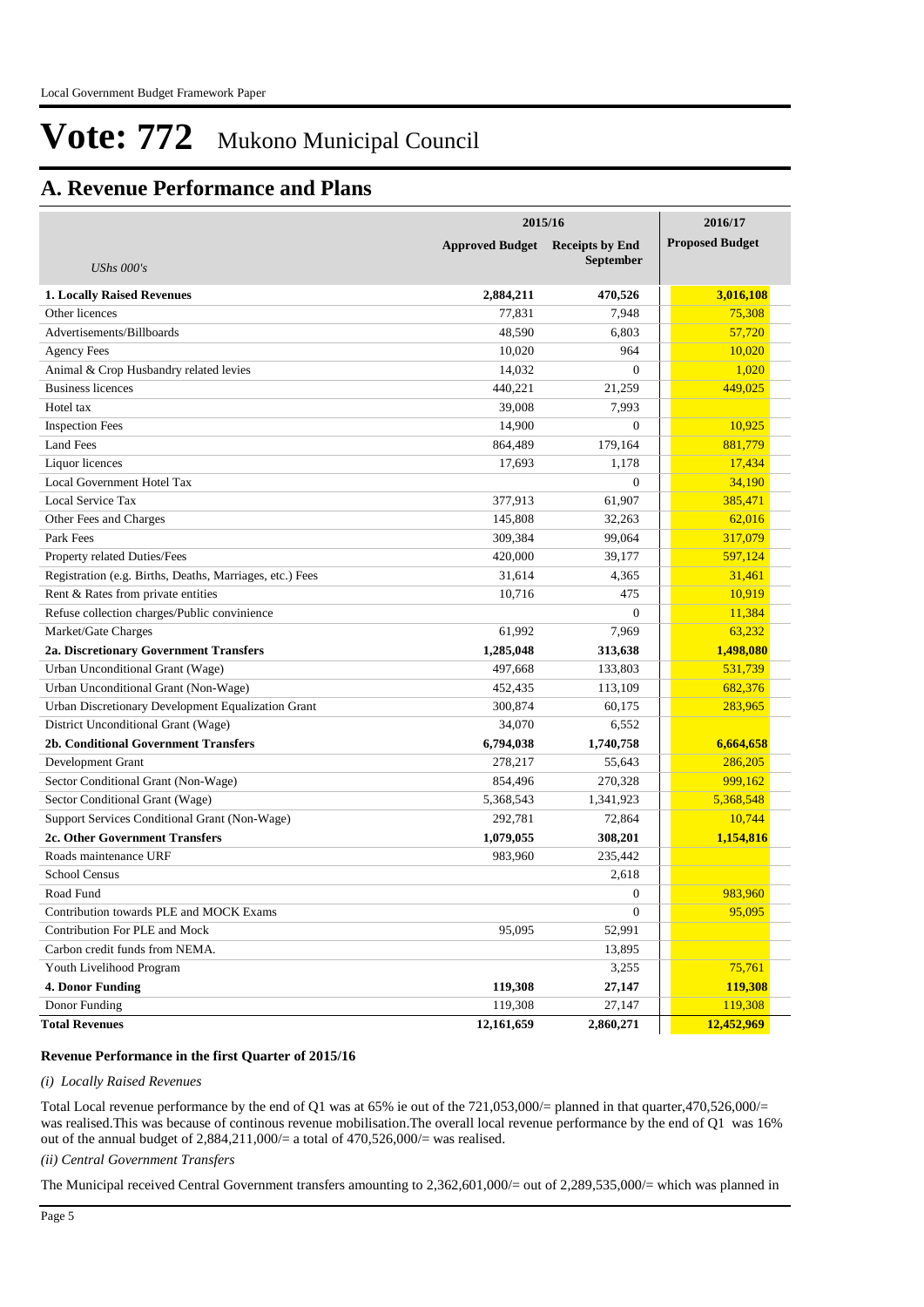# **A. Revenue Performance and Plans**

that quarter representing 103% of the planned Government transfers. The performance was good because the Municipal received funds from NEMA for carbon credit, MOGLSD for youth livelihood and MOES for school census which wasnot originally budgeted for.

*(iii) Donor Funding*

The Municipality received donor funds worth 27,147,000/= out of the planned 119,308,000/= representing a 23% performance.

#### **Planned Revenues for 2016/17**

#### *(i) Locally Raised Revenues*

The local revenue forecast for F/Y 2016/2017 is 3,016,108,000/= representing a 5% increment from the previous bugdet of FY 2015/2016. This is because of the valuation exercise carried out raising hopes of getting more local funds from property rates and land fees for the rate at which house are coming up. The major sources of revenue will be LST, Business Licences, Land fees, property rates and advertisement.

#### *(ii) Central Government Transfers*

*(iii) Donor Funding* The Central Government transfers will be the major source of revenue for the municipal. The central Government Transfers are estimated at 9,241,793,000/= i.e 75% of the overall municipal budget forecast for F/Y 2016/2017. This shows that the municipal will maily rely on the central government transfers for its operations, project execution and implementation.

The Municipality expects to get 119,308,000/= from Makerere University Walter Reed Project to fund HIV related activities. This will contribute 1% of the Municipal Budget for 2016/2017.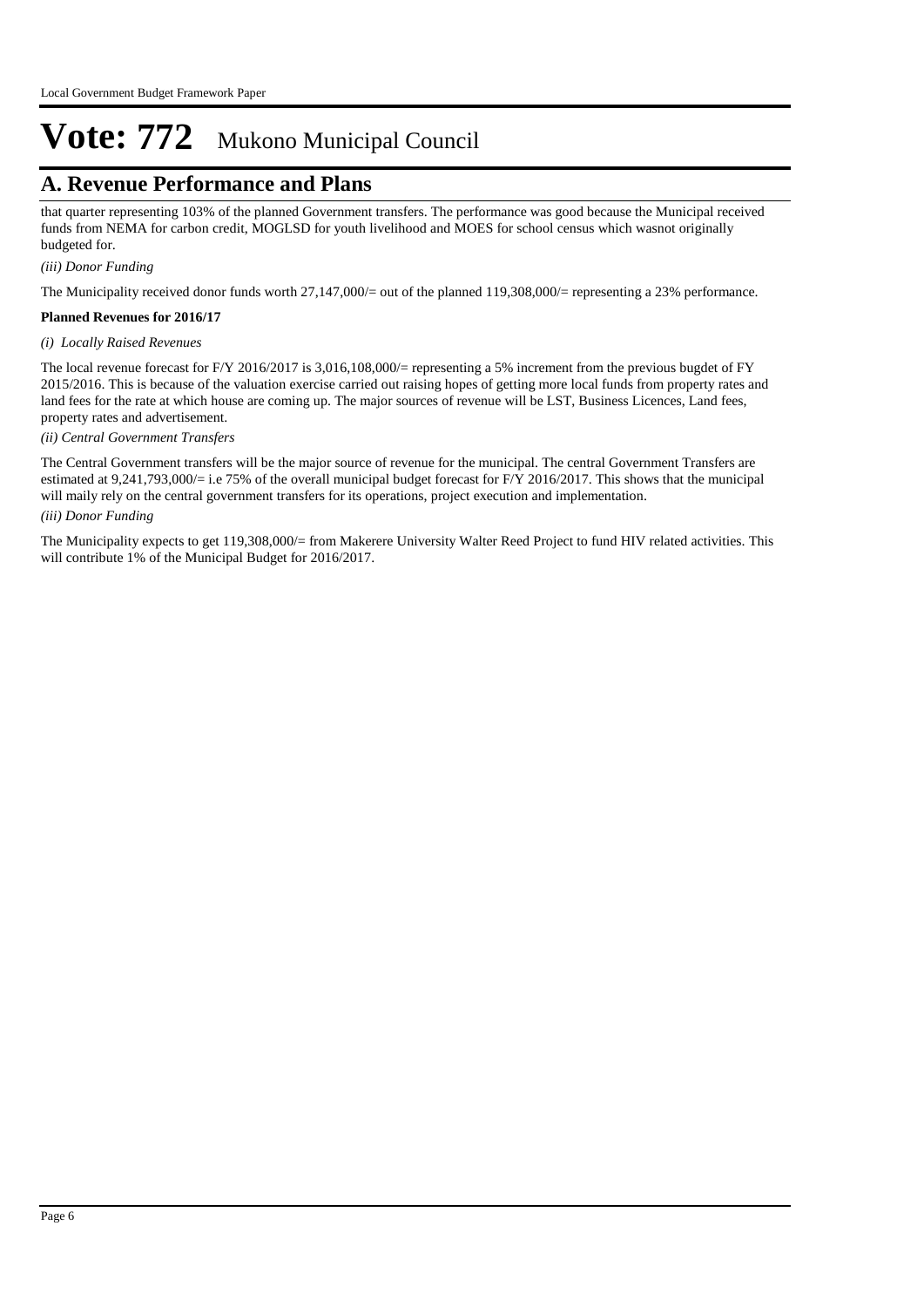# **Summary of Performance and Plans by Department**

## *Workplan 1a: Administration*

## **(i) Overview of Workplan Revenue and Expenditures**

| <b>UShs Thousand</b>                               |                                  | 2015/16                       | 2016/17                          |  |
|----------------------------------------------------|----------------------------------|-------------------------------|----------------------------------|--|
|                                                    | <b>Approved</b><br><b>Budget</b> | <b>Outturn by</b><br>end Sept | <b>Proposed</b><br><b>Budget</b> |  |
| A: Breakdown of Workplan Revenues:                 |                                  |                               |                                  |  |
| <b>Recurrent Revenues</b>                          | 1.290.421                        | 229,544                       | 1,333,748                        |  |
| <b>Locally Raised Revenues</b>                     | 228,700                          | 61,767                        | 328,700                          |  |
| Multi-Sectoral Transfers to LLGs                   | 670.348                          | 64.910                        | 670.348                          |  |
| Support Services Conditional Grant (Non-Wage)      | 35,503                           | 8.876                         | 10.744                           |  |
| Urban Unconditional Grant (Non-Wage)               | 178,205                          | 44,000                        | 155,303                          |  |
| Urban Unconditional Grant (Wage)                   | 177,665                          | 49,992                        | 168,653                          |  |
| <b>Development Revenues</b>                        | 229.349                          | $\theta$                      | 269,353                          |  |
| <b>Locally Raised Revenues</b>                     | 117,000                          | 0                             | 124,957                          |  |
| Multi-Sectoral Transfers to LLGs                   | 80.261                           | 0                             | 116,000                          |  |
| Urban Discretionary Development Equalization Grant | 32,087                           | $\theta$                      | 28,397                           |  |
| <b>Total Revenues</b>                              | 1,519,770                        | 229,544                       | 1,603,101                        |  |
| <b>B</b> : Overall Workplan Expenditures:          |                                  |                               |                                  |  |
| Recurrent Expenditure                              | 1.290.421                        | 228,686                       | 1,333,748                        |  |
| Wage                                               | 177,665                          | 49.992                        | 168,653                          |  |
| Non Wage                                           | 1,112,756                        | 178,694                       | 1,165,095                        |  |
| Development Expenditure                            | 278.349                          | $\theta$                      | 269.353                          |  |
| Domestic Development                               | 278,349                          | $\theta$                      | 269,353                          |  |
| Donor Development                                  | $\Omega$                         | $\Omega$                      | $\Omega$                         |  |
| <b>Total Expenditure</b>                           | 1,568,770                        | 228,686                       | 1,603,101                        |  |

*Revenue and Expenditure Performance in the first quarter of 2015/16*

In Q1 Administration department received 229,544,000/= from the different revenue sources out of Q1 budget of Ushs 392,192,000/= representing a 59% performance.The biggest percentage was multi-sectoral transfers to LLG. Out of the annual budget of 1,568,770,000/=, the department had received 229,544,000/= representing 15% performance against the annual budget. Of the total revenue received,49,992,000/ $=$  (22%) was spent on staff salaries,178,694,000/ $=$ (78%) was spent on non wage recurrent incl

### *Department Revenue and Expenditure Allocations Plans for 2016/17*

The department of Administration will receive Shs. 1,603,101,000 in the Financial year 2016/2017 indicating a 5% increment in the budget compared to the previous FY 2015/2016. The increment was a result of an increase in the local revenue share extended to the department and to fund capital projects. Salaries will take 1% of the budget, Non wage 83% and development 16% respectively.

### **(ii) Summary of Past and Planned Workplan Outputs**

*Physical Performance in the first quarter of 2015/16*

Paid Electricity Bills, purchased stationery, made adverts for prequalification of service providers.

### *Plans for 2016/17 by Vote Function*

The major Output in 2016/2017 will be Monitoring and Supervising all departments and the two divisions for strengthening efficiency, effectiveness economic delivery of services of the projects tht make contribution to social economic development e.g CDD, Health, Wealth creation Roads, UPE and USE,rolling over the capacity building plan, induction of newly recrited staff , LED and training new councillors on rules of procedure and renewal of lease for municipal premises.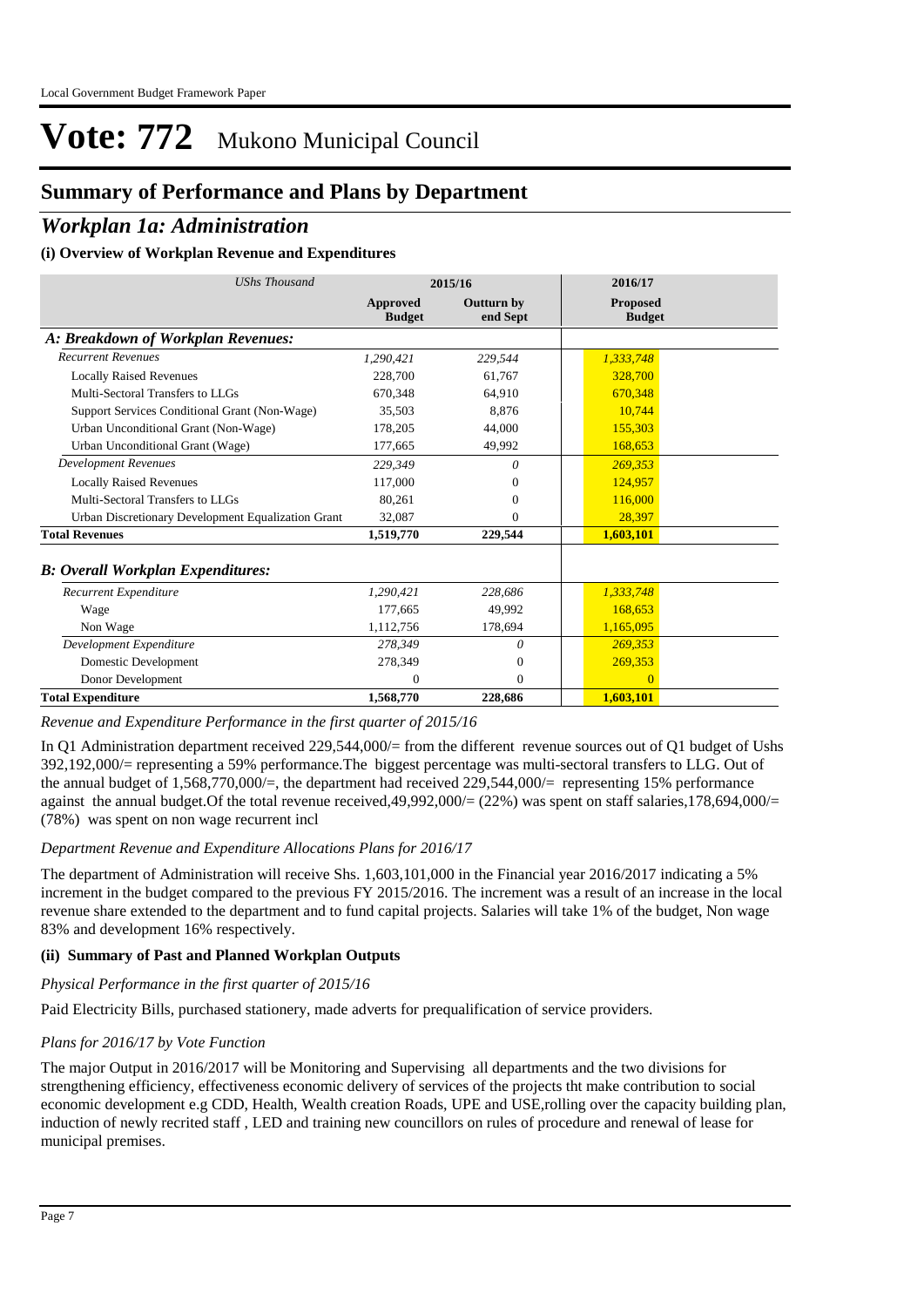## *Workplan 1a: Administration*

*Medium Term Plans and Links to the Development Plan*

Ensure that all planned activities are aimed at increasing service delivery to the community.

### **(iii) Details of Off-Budget Activities carried out by NGOs, Central Government, the Private Sector and Donors**

Tree planting in collaboration with daughters of charity uganda.

#### **(iv) The three biggest challenges faced by the department in improving local government services**

```
1.
```
The municipal has not acquired land for construction of its offices.

## *2.*

Some of the posts are not filled in the department.

### *3.*

Inadequate funds from central Government to fund capacity building.

## *Workplan 2: Finance*

### **(i) Overview of Workplan Revenue and Expenditures**

| <b>UShs Thousand</b>                               |                           | 2015/16                       | 2016/17                          |  |
|----------------------------------------------------|---------------------------|-------------------------------|----------------------------------|--|
|                                                    | Approved<br><b>Budget</b> | <b>Outturn by</b><br>end Sept | <b>Proposed</b><br><b>Budget</b> |  |
| A: Breakdown of Workplan Revenues:                 |                           |                               |                                  |  |
| <b>Recurrent Revenues</b>                          | 507.322                   | 76,187                        | 502,725                          |  |
| <b>Locally Raised Revenues</b>                     | 96,941                    | 9.992                         | 105,941                          |  |
| Multi-Sectoral Transfers to LLGs                   | 258,840                   | 35,637                        | 264,260                          |  |
| Urban Unconditional Grant (Non-Wage)               | 30.119                    | 0                             | 21,119                           |  |
| Urban Unconditional Grant (Wage)                   | 121,422                   | 30,559                        | 111,405                          |  |
| <b>Development Revenues</b>                        | 6,665                     | 1,652                         | 4,130                            |  |
| Multi-Sectoral Transfers to LLGs                   | 4,152                     | 0                             | 4,130                            |  |
| Urban Discretionary Development Equalization Grant | 2,513                     | 1,652                         |                                  |  |
| <b>Total Revenues</b>                              | 513,987                   | 77,839                        | 506,855                          |  |
| <b>B: Overall Workplan Expenditures:</b>           |                           |                               |                                  |  |
| Recurrent Expenditure                              | 507,322                   | 75,031                        | 502,725                          |  |
| Wage                                               | 121.422                   | 30.559                        | 111,405                          |  |
| Non Wage                                           | 385,900                   | 44,473                        | 391,320                          |  |
| Development Expenditure                            | 6,665                     | 1.652                         | 4,130                            |  |
| Domestic Development                               | 6,665                     | 1,652                         | 4,130                            |  |
| Donor Development                                  | $\Omega$                  | $\mathbf{0}$                  | $\Omega$                         |  |
| <b>Total Expenditure</b>                           | 513,987                   | 76,683                        | 506,855                          |  |

*Revenue and Expenditure Performance in the first quarter of 2015/16*

In Q1 the department received 77,839,000/= from different sources out of Q1 budget of 128,497,000/= representing 61% performance.The overall performance against the annual budget was 15%. Out of the revenue received, 35,637,000/= was Multi-Sectoral transfer to LLG representing 46% of the cumulative release for the department. Out of the quarterly outrun of 77,839,000/=, 44,473,000/= was allocated on non wage representing 57% and  $30,559,000/$  was for wages representing 39%.

#### *Department Revenue and Expenditure Allocations Plans for 2016/17*

The department will receive shs.  $506,855,000/=$  for the F/Y 2016/2017 from the different revenue sources indicating a decrese of 1.4% from the previous FY 2015/2016. This is because the share of wage pushed to the department was decreased due to redisignation of staff from the department . Salaries will take 22%, Nonwage will take (78%) and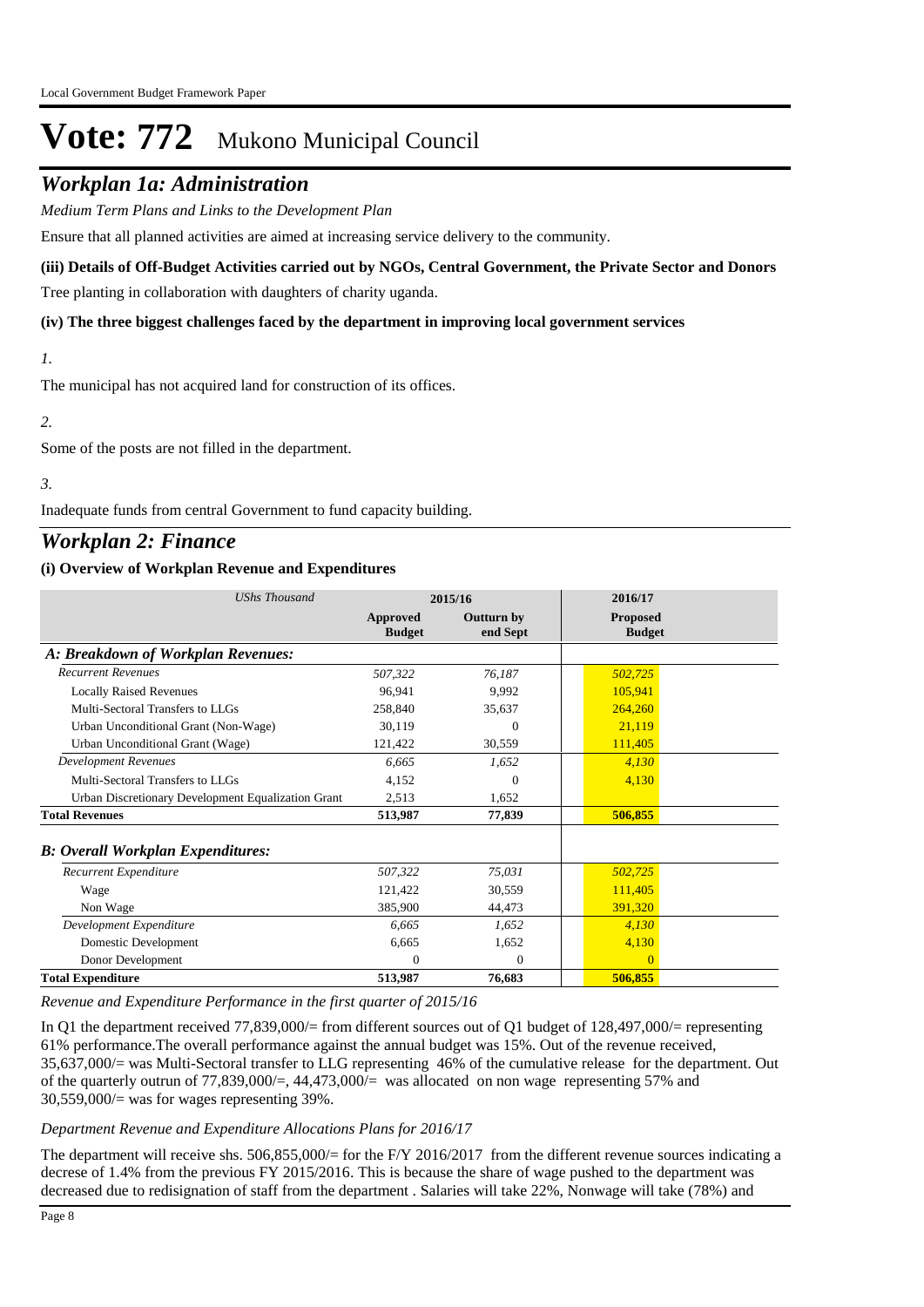# *Workplan 2: Finance*

development will take less than 1%.

### **(ii) Summary of Past and Planned Workplan Outputs**

### *Physical Performance in the first quarter of 2015/16*

Purchased stationary for the department, Paid some creditors, Submitted Final Accounts to the Auditor General and Held 3 TPC Meetings.

### *Plans for 2016/17 by Vote Function*

Production of financial statements,realistic budget and plan,proper accountability of public resources in accordance to LGAFR 2007, Facilitation of Local revenue enhancement plan preparation and implementation for 2016/2017 and Local Revenue collection control and management.

#### *Medium Term Plans and Links to the Development Plan*

Increase revenue collection from 93% to 100%,Equitable allocation of resources to all departments according to resource evelope,Production of realistic budget and enhance bottom up planning.

## None. **(iii) Details of Off-Budget Activities carried out by NGOs, Central Government, the Private Sector and Donors**

### **(iv) The three biggest challenges faced by the department in improving local government services**

### *Un valued buildings 1.*

This is because of the many newly erected buildings which are not valued hence need for supplementary valuation in order for the Municipal to increase its revenue via property rates.

### *Hotel owners giving false information 2.*

Hotel owners give false information of the number of people who spend nights in the hotels affecting amount of revenue collected.

### *Un reliable transport 3.*

The vehicles available aren't sufficient to enhance revenue collection and mobilisation from the field hence the need for cars in the department.

# *Workplan 3: Statutory Bodies*

### **(i) Overview of Workplan Revenue and Expenditures**

| UShs Thousand                                 |                           | 2015/16                       | 2016/17                          |
|-----------------------------------------------|---------------------------|-------------------------------|----------------------------------|
|                                               | Approved<br><b>Budget</b> | <b>Outturn by</b><br>end Sept | <b>Proposed</b><br><b>Budget</b> |
| A: Breakdown of Workplan Revenues:            |                           |                               |                                  |
| <b>Recurrent Revenues</b>                     | 681.747                   | 109.502                       | 704,533                          |
| District Unconditional Grant (Wage)           | 34,070                    | 6.552                         |                                  |
| <b>Locally Raised Revenues</b>                | 212,975                   | 26,467                        | 242,480                          |
| Multi-Sectoral Transfers to LLGs              | 190.783                   | 13.378                        | 190.783                          |
| Support Services Conditional Grant (Non-Wage) | 243.919                   | 60.652                        |                                  |
| Urban Unconditional Grant (Non-Wage)          |                           | $\Omega$                      | 233,175                          |
| Urban Unconditional Grant (Wage)              |                           | 2.452                         | 38,095                           |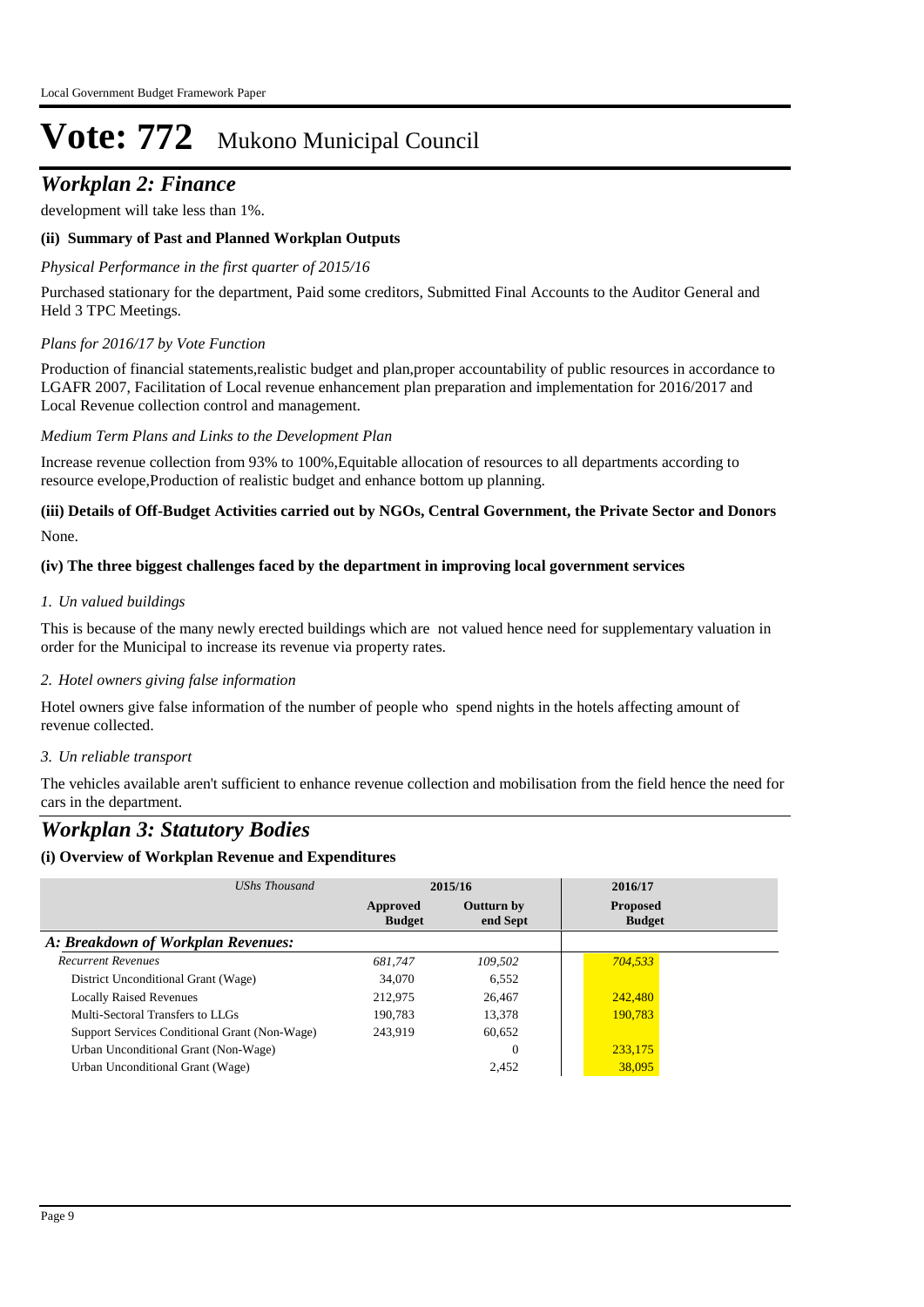## *Workplan 3: Statutory Bodies*

|                                          | ັ                    |                           |                               |                                  |  |
|------------------------------------------|----------------------|---------------------------|-------------------------------|----------------------------------|--|
|                                          | <b>UShs Thousand</b> |                           | 2015/16                       |                                  |  |
|                                          |                      | Approved<br><b>Budget</b> | <b>Outturn by</b><br>end Sept | <b>Proposed</b><br><b>Budget</b> |  |
| <b>Total Revenues</b>                    |                      | 681,747                   | 109,502                       | 704,533                          |  |
| <b>B: Overall Workplan Expenditures:</b> |                      |                           |                               |                                  |  |
| Recurrent Expenditure                    |                      | 681,747                   | 91,502                        | 704,533                          |  |
| Wage                                     |                      | 34,070                    | 9,004                         | 38,095                           |  |
| Non Wage                                 |                      | 647,677                   | 82,498                        | 666,438                          |  |
| Development Expenditure                  |                      | 0                         | $\theta$                      | 0                                |  |
| Domestic Development                     |                      | $\theta$                  | $\theta$                      | $\Omega$                         |  |
| Donor Development                        |                      | $\theta$                  | $\Omega$                      | $\Omega$                         |  |
| <b>Total Expenditure</b>                 |                      | 681,747                   | 91,502                        | 704.533                          |  |

### *Revenue and Expenditure Performance in the first quarter of 2015/16*

Statutory department received a total of 109,050,000/= from different sources in Q1 out of the quarterly budget of 170,437,000/= representing 64% performance. Overall statutory body received 109,050,000/= out of the annual budget of 681,747,000/= representing 16 % annual performance. Of the total revenue received, 9,004,000 (5%) was spent on salaries for Mayor,Deputy Mayor, two division chairpersons and procurement officer,13,378,000/= (12%) was Multi sectoral transfers to LLGS, and non wag

### *Department Revenue and Expenditure Allocations Plans for 2016/17*

The sector plans to receive shs. 704,533,000/= in the Financial Year 2016/2017 from the different revenue sources indicating an increment of 3.3% from the previous financial year 2015/2016. The increase is a result of enhancing the the 20% alocation as a result of an anticipated increase in local revenue. Salaries are taking 5% of the budget and non wage recurrent 95% of the budget.

### **(ii) Summary of Past and Planned Workplan Outputs**

### *Physical Performance in the first quarter of 2015/16*

Paid councillors allowances for one council sitting and facilitated all the four committes for two sittings. Facilitated Mayor and Division Chairpersons for three months.

### *Plans for 2016/17 by Vote Function*

Convene council and standing committee meetings,facilitate contracts committee and procurement unit to prepare and submitt procurement plan, conduct evaluations.

### *Medium Term Plans and Links to the Development Plan*

Capacity building for councillors to ensure good governance.

## None. **(iii) Details of Off-Budget Activities carried out by NGOs, Central Government, the Private Sector and Donors**

### **(iv) The three biggest challenges faced by the department in improving local government services**

### *Limited service delivery 1.*

This is due to limited funds yet the community expects a lot from the the Municipal.

*2.*

*3.*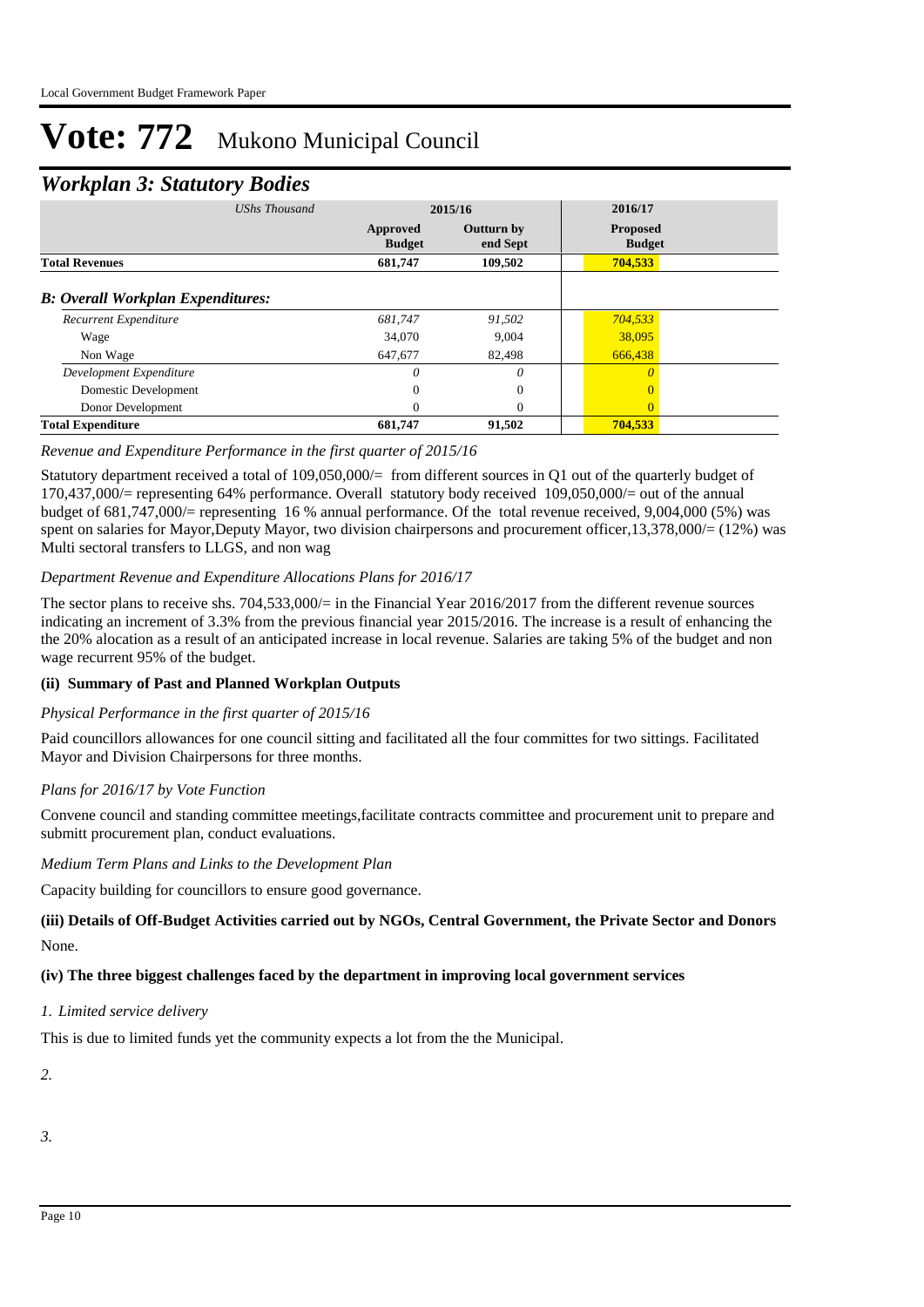# *Workplan 4: Production and Marketing*

**(i) Overview of Workplan Revenue and Expenditures**

| <b>UShs Thousand</b>                     |                           | 2015/16                       | 2016/17                          |
|------------------------------------------|---------------------------|-------------------------------|----------------------------------|
|                                          | Approved<br><b>Budget</b> | <b>Outturn by</b><br>end Sept | <b>Proposed</b><br><b>Budget</b> |
| A: Breakdown of Workplan Revenues:       |                           |                               |                                  |
| <b>Recurrent Revenues</b>                | 54,908                    | 11,300                        | 82,667                           |
| <b>Locally Raised Revenues</b>           | 2,000                     | 0                             | 15,000                           |
| Multi-Sectoral Transfers to LLGs         | 2,806                     | 0                             |                                  |
| Sector Conditional Grant (Non-Wage)      | 0                         | 0                             | 5,014                            |
| Sector Conditional Grant (Wage)          | 50,102                    | 11,300                        | 50,095                           |
| Urban Unconditional Grant (Wage)         |                           | $\Omega$                      | 12,557                           |
| <b>Total Revenues</b>                    | 54,908                    | 11,300                        | 82,667                           |
| <b>B: Overall Workplan Expenditures:</b> |                           |                               |                                  |
| Recurrent Expenditure                    | 54,908                    | 11,300                        | 82,667                           |
| Wage                                     | 50,102                    | 11,300                        | 62,652                           |
| Non Wage                                 | 4,806                     | $\overline{0}$                | 20,014                           |
| Development Expenditure                  | 0                         | $\theta$                      |                                  |
| Domestic Development                     | 0                         | $\overline{0}$                |                                  |
| Donor Development                        | 0                         | $\Omega$                      |                                  |
| <b>Total Expenditure</b>                 | 54,908                    | 11,300                        | 82,667                           |

*Revenue and Expenditure Performance in the first quarter of 2015/16*

In Q1production received 11,300,000/= out of the quarterly budget of 13,727,000/= representing 82% performance. All was used to pay salaries for the 4 employees in the department.

### *Department Revenue and Expenditure Allocations Plans for 2016/17*

The department will receive Shs. 82,667,000/= in the Financial Year 2016/2017 reflecting an increase of 50% from the budget of the previous FY 2015/2016 and this is as a result of increase in the IPF for salaries for Agric Extension workers. Salaries will take 76% of the budget and non wage 24% mainly for Vermin and Vector control and commercial services activities.

### **(ii) Summary of Past and Planned Workplan Outputs**

#### *Physical Performance in the first quarter of 2015/16*

Paid salaries for all the 4 staff in the department for three months.

#### *Plans for 2016/17 by Vote Function*

500 pets vaccinated,500 stray dogs killed,200 heads of cattle vaccinated,streamlined slaughter and monitoring of Operation Wealth Creation activities. Carry out sensitisaton meetings with traders and SACCOs within the municipality.

*Medium Term Plans and Links to the Development Plan*

increase both farmer's income and business community through increased production and trade order, reduced incidences of livestock disease,reduced vermine

### **(iii) Details of Off-Budget Activities carried out by NGOs, Central Government, the Private Sector and Donors**

Operation wealth creation activities will be undertaken throught the municipality.

#### **(iv) The three biggest challenges faced by the department in improving local government services**

*Inadequate office space. 1.*

The municipality doesnot have adquate offices to accommodate all departments.

*Inadequate funding 2.*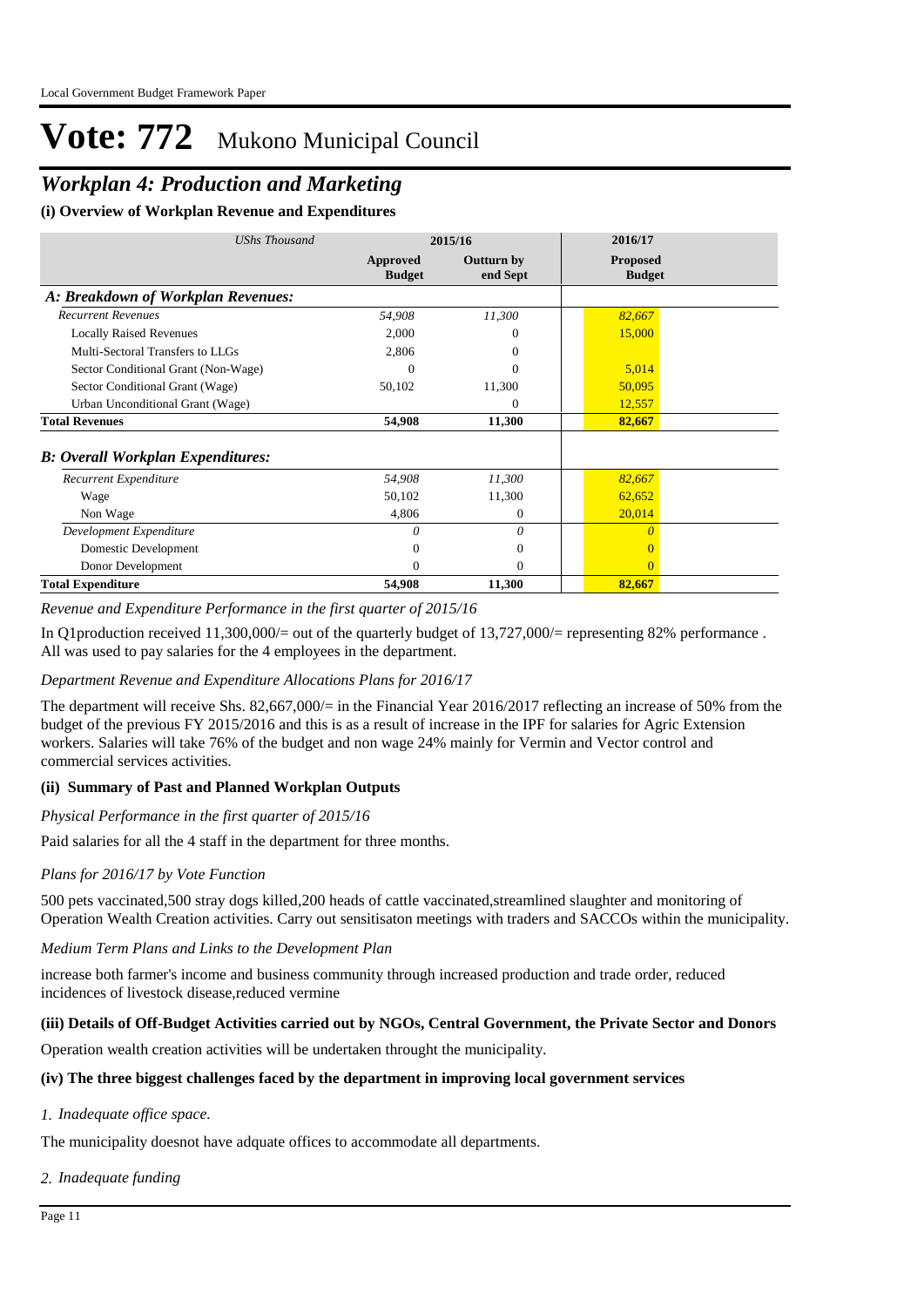# *Workplan 4: Production and Marketing*

The money allocated to the production department is too little compared to to the service delivery load.

*3.*

# *Workplan 5: Health*

## **(i) Overview of Workplan Revenue and Expenditures**

| <b>UShs Thousand</b>                               |                                  | 2015/16                | 2016/17                   |
|----------------------------------------------------|----------------------------------|------------------------|---------------------------|
|                                                    | <b>Approved</b><br><b>Budget</b> | Outturn by<br>end Sept | Proposed<br><b>Budget</b> |
| A: Breakdown of Workplan Revenues:                 |                                  |                        |                           |
| <b>Recurrent Revenues</b>                          | 1,085,716                        | 264,654                | 1,098,127                 |
| <b>Locally Raised Revenues</b>                     | 42.485                           | 9.471                  | 40,000                    |
| Multi-Sectoral Transfers to LLGs                   | 270,565                          | 55,162                 | 275,984                   |
| Sector Conditional Grant (Non-Wage)                | 84.495                           | 21,124                 | 91.199                    |
| Sector Conditional Grant (Wage)                    | 678,918                          | 178,898                | 678,943                   |
| Urban Unconditional Grant (Non-Wage)               | 9,252                            | $\Omega$               | 12,000                    |
| <b>Development Revenues</b>                        | 201.314                          | 28.152                 | 236,846                   |
| Development Grant                                  | 5.029                            | 1,006                  | 115,408                   |
| Donor Funding                                      | 119,308                          | 27,147                 | 119,308                   |
| Multi-Sectoral Transfers to LLGs                   | 2,106                            | $\Omega$               | 2,130                     |
| Urban Discretionary Development Equalization Grant | 74,871                           | $\Omega$               |                           |
| <b>Total Revenues</b>                              | 1,287,029                        | 292,807                | 1,334,973                 |
| <b>B</b> : Overall Workplan Expenditures:          |                                  |                        |                           |
| Recurrent Expenditure                              | 1,085,716                        | 260,117                | 1,098,127                 |
| Wage                                               | 678.918                          | 178,898                | 678,943                   |
| Non Wage                                           | 406,798                          | 81,220                 | 419,184                   |
| Development Expenditure                            | 201.314                          | 27,147                 | 236,846                   |
| Domestic Development                               | 82,006                           | $\Omega$               | 117,538                   |
| Donor Development                                  | 119,308                          | 27,147                 | 119,308                   |
| <b>Total Expenditure</b>                           | 1,287,029                        | 287,264                | 1,334,973                 |

*Revenue and Expenditure Performance in the first quarter of 2015/16*

In Q1 Health department received 292,807,000/= from different sources of revenue out of Q1 budget of 321,757,000/= representing 91% performance. Of the annual budget of 1,287,029,000/=, the department received 292,807,000/= representing 23% performance.Out of the total revenue received 178,898,000 (61%) was spent on salaries,81,220,000/= (28%) non wage recurrent for maintanance of five health centres in Mukono Municipal Council. Donor development ov  $27,147,000/=(11\%)$  was used to pay allowances

### *Department Revenue and Expenditure Allocations Plans for 2016/17*

The department will receive Shs. 1,334,973,000/= in the Financial year 2016/2017 showing an increment of 4% from the FY 2015/2016. The increase is as result of an increase in the IPF for both PHC Non wage and PHC Development . Salaries will take 51% of the budget, Non wage 31% and development 18%.

## **(ii) Summary of Past and Planned Workplan Outputs**

### *Physical Performance in the first quarter of 2015/16*

Paid Electricity Bills for Mukono Health Centre IV and Goma HCIII. Mantained the 5 health centres in Mukono Municipal Council.

## *Plans for 2016/17 by Vote Function*

Phased construction of a 20 bed maternity ward at Goma Health Centre III, Towncleaning and garbage collection,Treeplanting and beautification of the town, HIV/AIDS mainstreaming, Inspection of premises, health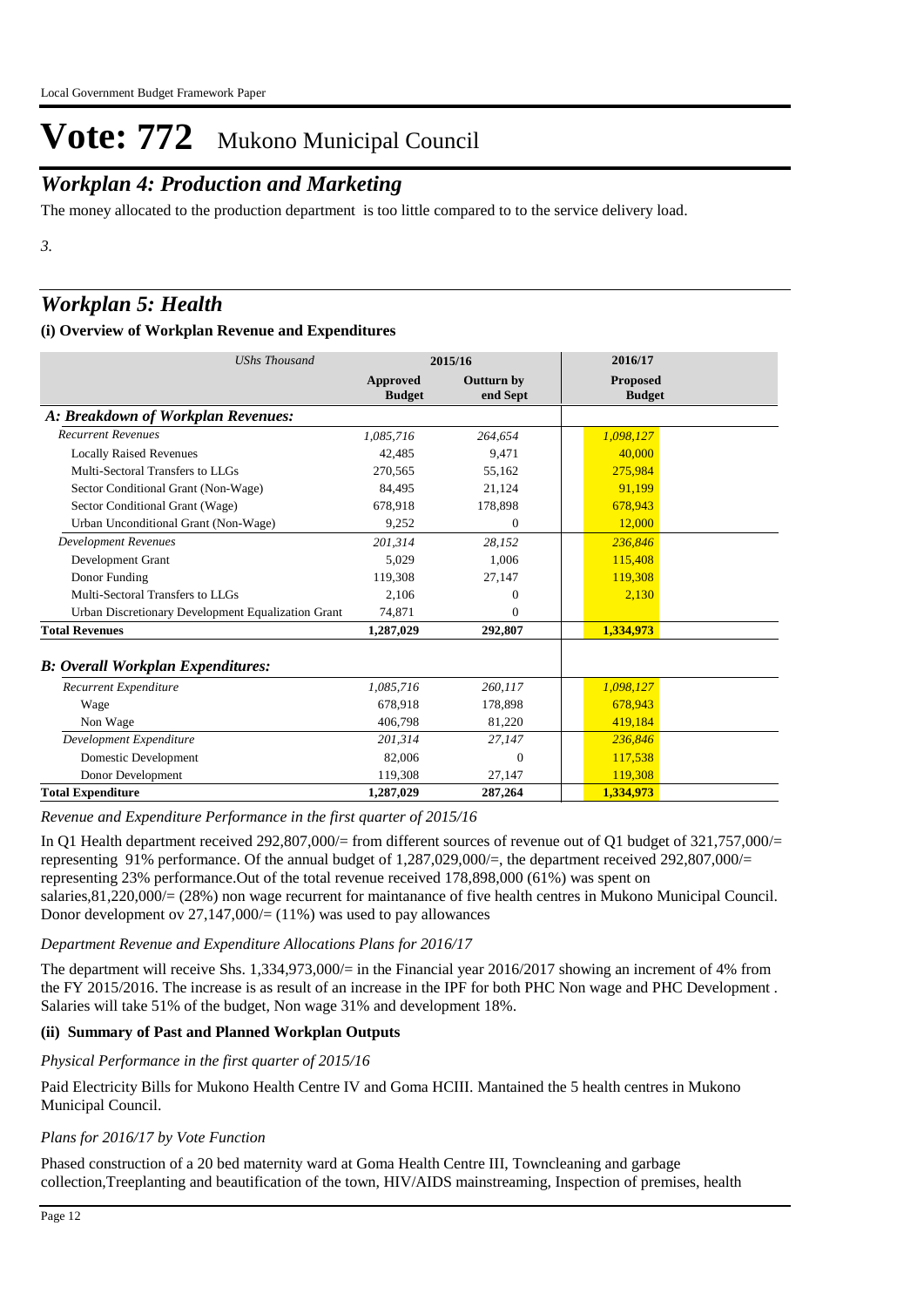# *Workplan 5: Health*

centres and schools, Immunisation, treatment and prevention of diseases, Health supplies and medicine supplied by NMS and Upkeep and Maintanance of the Five health Centres.

*Medium Term Plans and Links to the Development Plan*

Increase HIV/AIDS awareness to the community,Promotion of Health standards.

#### **(iii) Details of Off-Budget Activities carried out by NGOs, Central Government, the Private Sector and Donors**

Medical Male circumission done by Makerere University Walter Reed Project and HIV Mainstreaming by AMICAAL.

#### **(iv) The three biggest challenges faced by the department in improving local government services**

### *Inadequate Funds 1.*

Funding for the sector has not significately increased yet there's high level of inflation and yet increased demand for service delivery.This situation makes it difficult to sustain delivery of quality services to the expections of the community.

## *Inadequate infrastructure at Mukono HCIV. 2.*

Mukono HC IV is a very busy health centre for example it attends to 600- 800 ante natal mothers and delivers between 250- 300 mothers monthly.Elevation of the HC to hospital status will solve the problem of staff and infrastructure.

### *No Ambulance 3.*

The HC is along the busy Kampala Jinja high way .it recieves many accident victims and many patients that it cannot manage who need referral

## *Workplan 6: Education*

### **(i) Overview of Workplan Revenue and Expenditures**

| <b>UShs Thousand</b>                      |                                  | 2015/16                | 2016/17                          |
|-------------------------------------------|----------------------------------|------------------------|----------------------------------|
|                                           | <b>Approved</b><br><b>Budget</b> | Outturn by<br>end Sept | <b>Proposed</b><br><b>Budget</b> |
| A: Breakdown of Workplan Revenues:        |                                  |                        |                                  |
| <b>Recurrent Revenues</b>                 | 5.606.724                        | 1,475,472              | 5,743,035                        |
| <b>Locally Raised Revenues</b>            | 38,472                           | 7,513                  | 9.768                            |
| Multi-Sectoral Transfers to LLGs          | 25.573                           | $\Omega$               | 25.574                           |
| Other Transfers from Central Government   | 95,095                           | 55,609                 | 95,095                           |
| Sector Conditional Grant (Non-Wage)       | 752,754                          | 244,195                | 883,364                          |
| Sector Conditional Grant (Wage)           | 4,639,524                        | 1,151,725              | 4,639,509                        |
| Urban Unconditional Grant (Non-Wage)      | 12,796                           | 4,000                  | 40,000                           |
| Urban Unconditional Grant (Wage)          | 42,509                           | 12,431                 | 49,725                           |
| <b>Development Revenues</b>               | 343.141                          | 54.638                 | 264,689                          |
| Development Grant                         | 273,188                          | 54,638                 | 170,796                          |
| <b>Locally Raised Revenues</b>            |                                  | 0                      | 30,000                           |
| Multi-Sectoral Transfers to LLGs          | 69,953                           | $\Omega$               | 63,892                           |
| <b>Total Revenues</b>                     | 5,949,865                        | 1,530,110              | 6,007,724                        |
| <b>B</b> : Overall Workplan Expenditures: |                                  |                        |                                  |
| Recurrent Expenditure                     | 5,606,724                        | 1,471,469              | 5,743,035                        |
| Wage                                      | 4,682,033                        | 1,164,156              | 4,689,234                        |
| Non Wage                                  | 924,691                          | 307,313                | 1,053,801                        |
| Development Expenditure                   | 343.141                          | 49,739                 | 264,689                          |
| <b>Domestic Development</b>               | 343,141                          | 49,739                 | 264,689                          |
| Donor Development                         | $\Omega$                         | $\mathbf{0}$           | $\Omega$                         |
| <b>Total Expenditure</b>                  | 5,949,865                        | 1,521,208              | 6,007,724                        |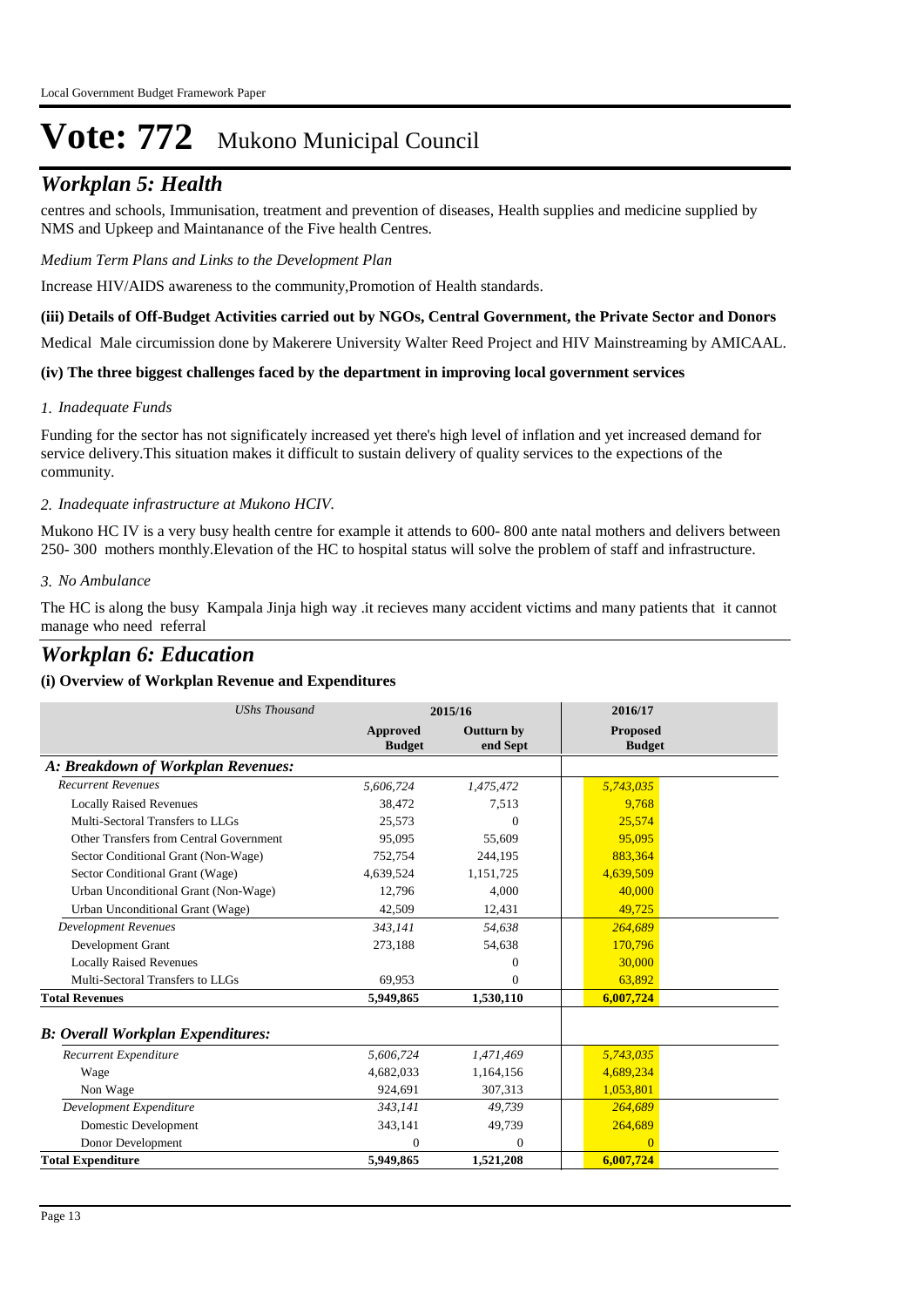# *Workplan 6: Education*

## *Revenue and Expenditure Performance in the first quarter of 2015/16*

In quarter one the department recieved  $1.530,110,000/$  = out of the quarterly budget of  $1.487,466,000$  representing 103% performance. The percentage was high due to extra funds received from MOES for school census, conducted mock exams and salaries. Out of the annual budget of 5,949,865,000/=,by the end of Q1 26% had been realised. Out of the overall revenue received in Q1,  $1,164,156,000/=$  was spent on salaries (76%), non wage recurrent 307,313,000 (20%) that is UPE,USE, that was transferred to d

### *Department Revenue and Expenditure Allocations Plans for 2016/17*

The department will receive Shs. 6,007,724,000/= in the FY 2016/2017 showing an increase of 0.9% from the budget of the previous FY 2015/2016. The increase is as a result of bringing on board the IPF for Skills development which the municipality didn't have initially. Salaries will take 78% of the budget, development will take 5% and non wage recurrent 18% of the budget.

### **(ii) Summary of Past and Planned Workplan Outputs**

#### *Physical Performance in the first quarter of 2015/16*

Conducted Mock Examinations in the 35 Government schools in Mukono Municipal Council. Monitored Learning Achievements in 34 Government schools in Mukono Municipal Council

#### *Plans for 2016/17 by Vote Function*

Construction of two three in one staff houses in two schools, procurement of office furniture for schools, Inspection of schools, Promotion of Co-curricular activities and training teachers and school managers.

#### *Medium Term Plans and Links to the Development Plan*

Improve on teachers' accomodation, improve on pupils' performance through construction of classroom blocks and hygiene through building of latrines.

## None. **(iii) Details of Off-Budget Activities carried out by NGOs, Central Government, the Private Sector and Donors**

#### **(iv) The three biggest challenges faced by the department in improving local government services**

#### *Lack of departmental vehicle. 1.*

No vehicle to ease movement of officers in all school areas .

*Inadequate inspection of schools. 2.*

Mukono is an Urban area with many schools coming up in a shorttime. This calls for rigorous inspection to improve service delivery yet inspection fees from the central government have not increased.

*3.*

# *Workplan 7a: Roads and Engineering*

### **(i) Overview of Workplan Revenue and Expenditures**

| UShs Thousand                           |                           | 2015/16                       | 2016/17                          |  |
|-----------------------------------------|---------------------------|-------------------------------|----------------------------------|--|
|                                         | Approved<br><b>Budget</b> | <b>Outturn by</b><br>end Sept | <b>Proposed</b><br><b>Budget</b> |  |
| A: Breakdown of Workplan Revenues:      |                           |                               |                                  |  |
| <b>Recurrent Revenues</b>               | 1.419.809                 | 314.183                       | 1,135,395                        |  |
| <b>Locally Raised Revenues</b>          | 260,360                   | 64,090                        | 84,216                           |  |
| Multi-Sectoral Transfers to LLGs        | 128,318                   | 3.134                         | 8.727                            |  |
| Other Transfers from Central Government | 983.960                   | 235,442                       | 983,960                          |  |
| Urban Unconditional Grant (Non-Wage)    | 8.172                     | 1.264                         | 20,000                           |  |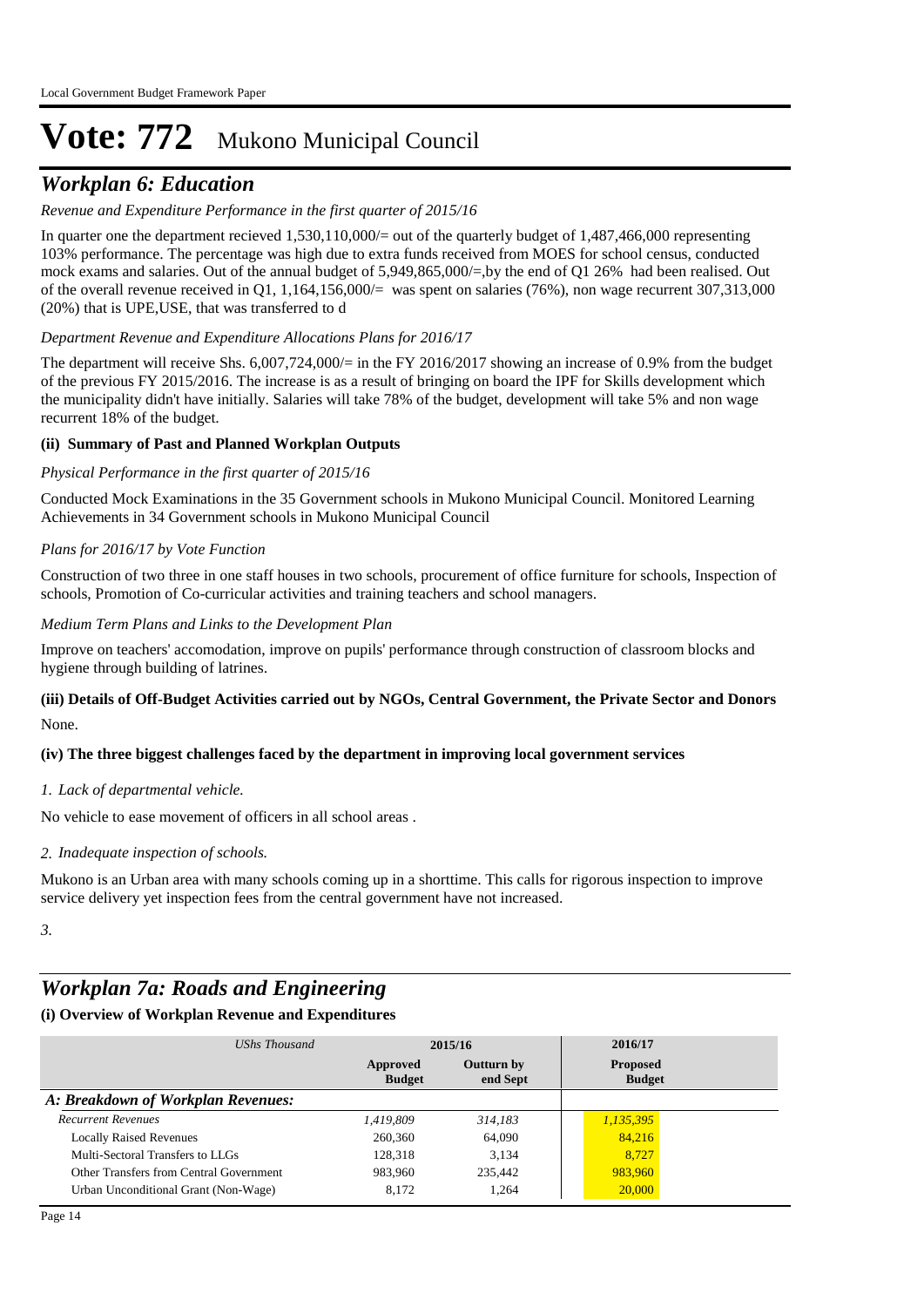## *Workplan 7a: Roads and Engineering*

| ┻                                        | ິ                                                  | ັ                         |                               |                                  |  |
|------------------------------------------|----------------------------------------------------|---------------------------|-------------------------------|----------------------------------|--|
|                                          | <b>UShs Thousand</b>                               |                           | 2015/16                       | 2016/17                          |  |
|                                          |                                                    | Approved<br><b>Budget</b> | <b>Outturn by</b><br>end Sept | <b>Proposed</b><br><b>Budget</b> |  |
| Urban Unconditional Grant (Wage)         |                                                    | 38,999                    | 10,252                        | 38,492                           |  |
| <b>Development Revenues</b>              |                                                    | 58,500                    | 265                           | 305,389                          |  |
| <b>Locally Raised Revenues</b>           |                                                    | 40,000                    | $\Omega$                      | 300,000                          |  |
| Multi-Sectoral Transfers to LLGs         |                                                    | 16,000                    | 0                             | 2,630                            |  |
|                                          | Urban Discretionary Development Equalization Grant | 2,500                     | 265                           | 2,759                            |  |
| <b>Total Revenues</b>                    |                                                    | 1,478,309                 | 314,448                       | 1,440,784                        |  |
| <b>B: Overall Workplan Expenditures:</b> |                                                    |                           |                               |                                  |  |
| Recurrent Expenditure                    |                                                    | 1,419,809                 | 154,694                       | 1,135,395                        |  |
| Wage                                     |                                                    | 38,999                    | 10,252                        | 38,492                           |  |
| Non Wage                                 |                                                    | 1,380,810                 | 144,442                       | 1,096,903                        |  |
| Development Expenditure                  |                                                    | 58,500                    | 265                           | 305,389                          |  |
| Domestic Development                     |                                                    | 58,500                    | 265                           | 305,389                          |  |
| Donor Development                        |                                                    | 0                         | $\Omega$                      | $\Omega$                         |  |
| <b>Total Expenditure</b>                 |                                                    | 1,478,309                 | 154,960                       | 1,440,784                        |  |

#### *Revenue and Expenditure Performance in the first quarter of 2015/16*

In Q1 the department received 314,448,000/= out of the quarterly budget of 369,577,000/= representing 85% performance. Out of the annual budget of 1,478,309,000/=, a total of 314,448,000/= had been realised representing 21%. The overall expenditure by end of Q1 was 154,960,000/= out of the planned expenditure representing 10% of the annual budget. The performance was low because the process of process of procuring materials for Nabuti Road was still underway.

### *Department Revenue and Expenditure Allocations Plans for 2016/17*

The department expects to get Ugshs 1,440,784,000/= in the F/Y 2016/2017 from different sources of revenue representing a 3% decrease from last year The decrease is a result of reducing Local revenue allocation to the department. Salaries will take 3%, non wage 77% and development 20% of the departmental budget.

### **(ii) Summary of Past and Planned Workplan Outputs**

### *Physical Performance in the first quarter of 2015/16*

Did routine mechanical maintanance on 33.2kms of roads and Routine manual maintanance on 79kms of roads, Purchased tyres for Grader, Wheel Loader and Garbage Tractor.

## *Plans for 2016/17 by Vote Function*

Second seal on 0.5km of Mulyanti Road plus drainage works, Culvert Installation,Tarmacking 0.5kms of Mulyanti Road, Surveying Mulyanti Road, Installation of street lights Routine manual road maintenance of 80 kms, routine mechanised mantanance of unpaved roads 100kms, Routine mechanised maintanance of paved roads 8kms, Vehicle maintenance, computer servicing, Internet subscription and preparation of B.O.Qs.

### *Medium Term Plans and Links to the Development Plan*

Increase accessibility by carrying routine road maintainance,drainage and installation of culverts.

### **(iii) Details of Off-Budget Activities carried out by NGOs, Central Government, the Private Sector and Donors**

UNRA will maintain Bugujju-Seeta Road and Bukerere Road.

### **(iv) The three biggest challenges faced by the department in improving local government services**

### *Frequent breakdown of vehicles. 1.*

This increases the cost of maintenance.

*Limited budget. 2.*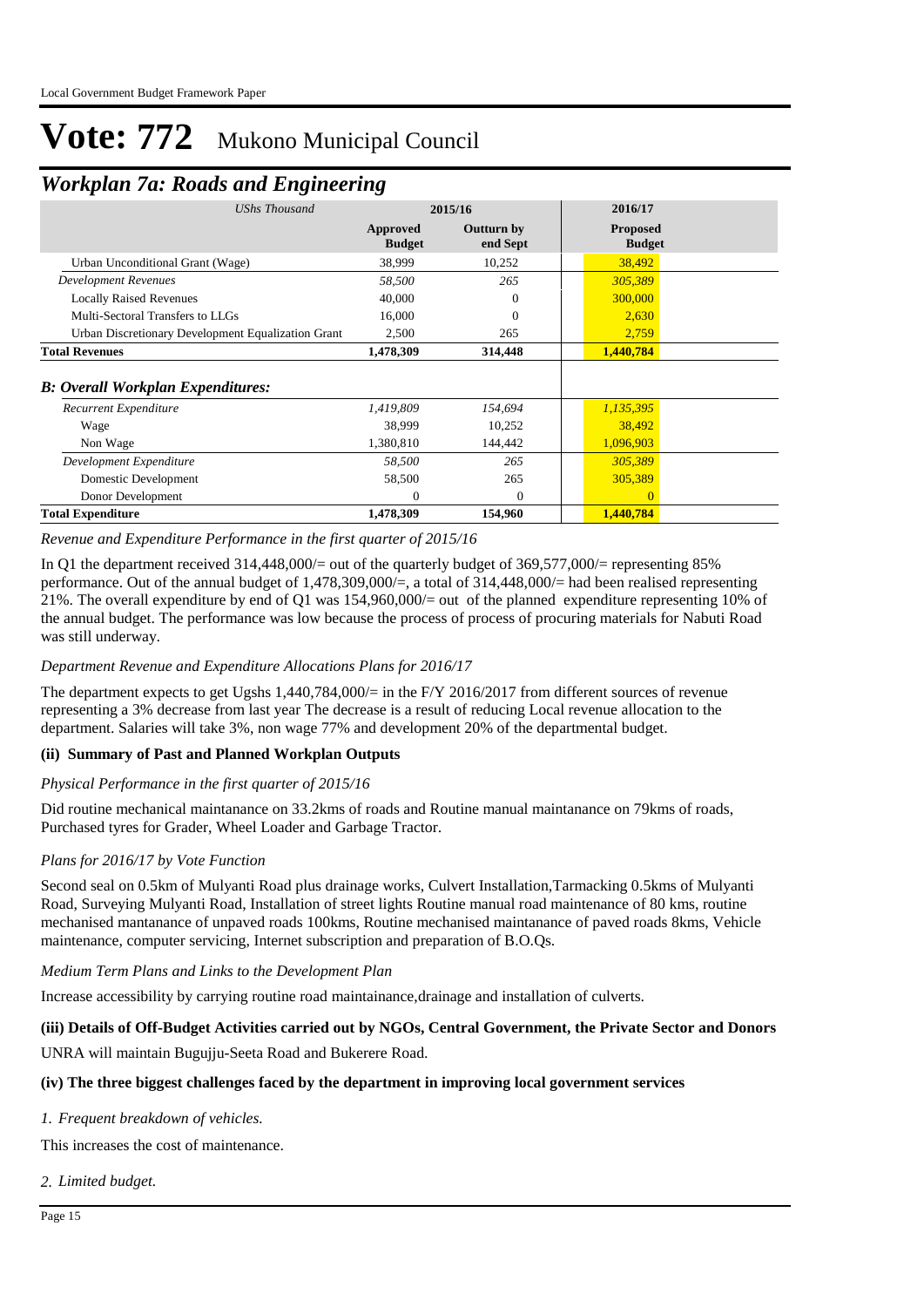# *Workplan 7a: Roads and Engineering*

The Municipality has a big coverage of earth roads which need gravelling yet the the bugdetline is small and for the paved roads the cost of materials used to maintain them is relativell high.

## *Inadequate machinery 3.*

The plant is insufficient to carry out routine road maintanance in a specified time.

## *Workplan 7b: Water*

## **(i) Overview of Workplan Revenue and Expenditures**

*Revenue and Expenditure Performance in the first quarter of 2015/16*

*Department Revenue and Expenditure Allocations Plans for 2016/17*

## **(ii) Summary of Past and Planned Workplan Outputs**

*Physical Performance in the first quarter of 2015/16*

*Plans for 2016/17 by Vote Function*

*Medium Term Plans and Links to the Development Plan*

**(iii) Details of Off-Budget Activities carried out by NGOs, Central Government, the Private Sector and Donors** 

### **(iv) The three biggest challenges faced by the department in improving local government services**

*1.*

*2.*

*3.*

# *Workplan 8: Natural Resources*

## **(i) Overview of Workplan Revenue and Expenditures**

| <b>UShs Thousand</b>                               | 2015/16                   |                               | 2016/17                          |  |
|----------------------------------------------------|---------------------------|-------------------------------|----------------------------------|--|
|                                                    | Approved<br><b>Budget</b> | <b>Outturn by</b><br>end Sept | <b>Proposed</b><br><b>Budget</b> |  |
| A: Breakdown of Workplan Revenues:                 |                           |                               |                                  |  |
| <b>Recurrent Revenues</b>                          | 279,974                   | 65.753                        | 298,938                          |  |
| <b>Locally Raised Revenues</b>                     | 230,367                   | 34,814                        | 230,367                          |  |
| Multi-Sectoral Transfers to LLGs                   | 2.000                     | $\Omega$                      | 2,000                            |  |
| Other Transfers from Central Government            |                           | 13,895                        |                                  |  |
| Sector Conditional Grant (Non-Wage)                | $\Omega$                  | $\Omega$                      | 104                              |  |
| Urban Unconditional Grant (Non-Wage)               | 18,867                    | 10,000                        | 38,291                           |  |
| Urban Unconditional Grant (Wage)                   | 28,740                    | 7,044                         | 28,176                           |  |
| <b>Development Revenues</b>                        | 5,500                     | $\theta$                      | 500                              |  |
| <b>Locally Raised Revenues</b>                     | 5.000                     | $\Omega$                      |                                  |  |
| Urban Discretionary Development Equalization Grant | 500                       | $\mathbf{0}$                  | 500                              |  |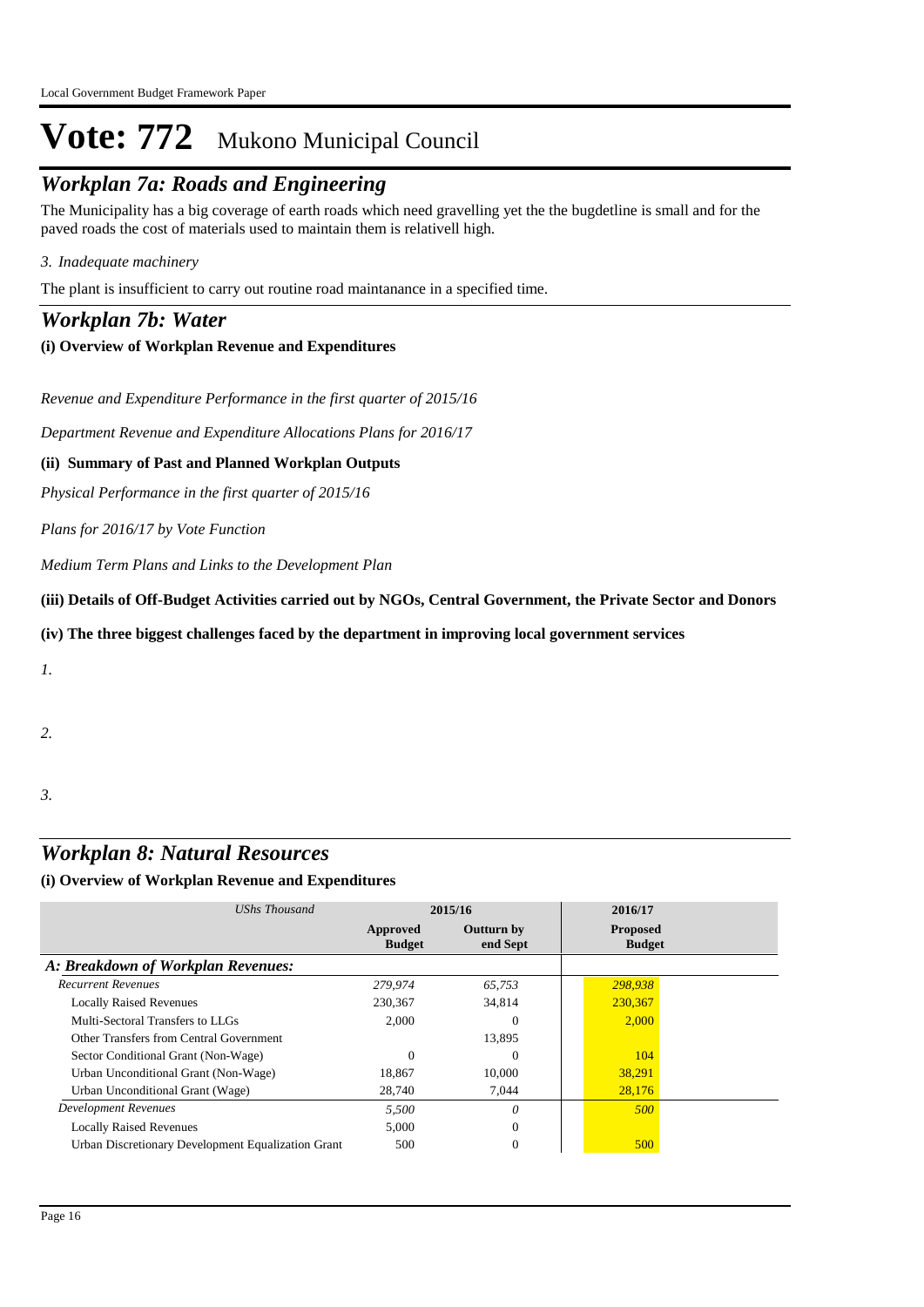# *Workplan 8: Natural Resources*

| ┻<br><b>UShs Thousand</b>                |                           | 2015/16                       |                                             |  |
|------------------------------------------|---------------------------|-------------------------------|---------------------------------------------|--|
|                                          | Approved<br><b>Budget</b> | <b>Outturn by</b><br>end Sept | 2016/17<br><b>Proposed</b><br><b>Budget</b> |  |
| <b>Total Revenues</b>                    | 285,474                   | 65,753                        | 299,438                                     |  |
| <b>B: Overall Workplan Expenditures:</b> |                           |                               |                                             |  |
| Recurrent Expenditure                    | 279,974                   | 30.516                        | 298,938                                     |  |
| Wage                                     | 28,740                    | 7.044                         | 28,176                                      |  |
| Non Wage                                 | 251.234                   | 23.472                        | 270.763                                     |  |
| Development Expenditure                  | 5,500                     | $\theta$                      | <i>500</i>                                  |  |
| Domestic Development                     | 5,500                     | $\theta$                      | 500                                         |  |
| Donor Development                        | $\Omega$                  | $\Omega$                      | $\theta$                                    |  |
| <b>Total Expenditure</b>                 | 285,474                   | 30,516                        | 299,438                                     |  |

### *Revenue and Expenditure Performance in the first quarter of 2015/16*

In Q1 the department received 65,753,000/= out of 70,119,000/= representing 94%. Out of the Overall annual budget of 285,474,000/= the department received 65,753,000/= representing (23%) performance.The department spent 23,472,000/= (36%) on non wage recurrent for payment of allowances for workers at Katikolo landfill, management of the site, purchase of fuel for wheel loader and facilitation of staff in the department for two months. 7,044,000 was paid in salaries for staff in the department

### *Department Revenue and Expenditure Allocations Plans for 2016/17*

The department expects to get Ugshs 299,438,000/= in the F/Y 2016/2017 showing a 5% increment from FY 2015/2016. The increase is as a result making more allocation in terms of fuel towards operations at katikolo composite site and recruitment of staff at the site, non wage is 90% and will be allocated to operations at katikolo solid waste management and compost project, 1% are development funds to facilitate environmental screening of projects.

### **(ii) Summary of Past and Planned Workplan Outputs**

#### *Physical Performance in the first quarter of 2015/16*

Paid Sakita Builders for management of Katikolo Landfill.

### *Plans for 2016/17 by Vote Function*

Planting of 1000 trees, Undertake 20 monitoring and compliance surveys,Production of progress reports for projects,field inspection reports,screening reports, Manage the solid waste management project at katikolo and carry out physical planning for Mukono Municipality.

#### *Medium Term Plans and Links to the Development Plan*

Environmental mainstreaming through tree planting and lobbying for more funds from other sources to implement other activities left out.

### **(iii) Details of Off-Budget Activities carried out by NGOs, Central Government, the Private Sector and Donors**

Tree planting by daughters of charity Uganda an NGO.

## **(iv) The three biggest challenges faced by the department in improving local government services**

## *Inadequate funds 1.*

The funds are not enough to execute activities within the mandate of the mukono municiplaity natural resource department

## *Inadequate Personnel 2.*

The staff in the department arenot enough to facilitate the implementation of planned and budgeted activities

## *Lack of a field vehicle 3.*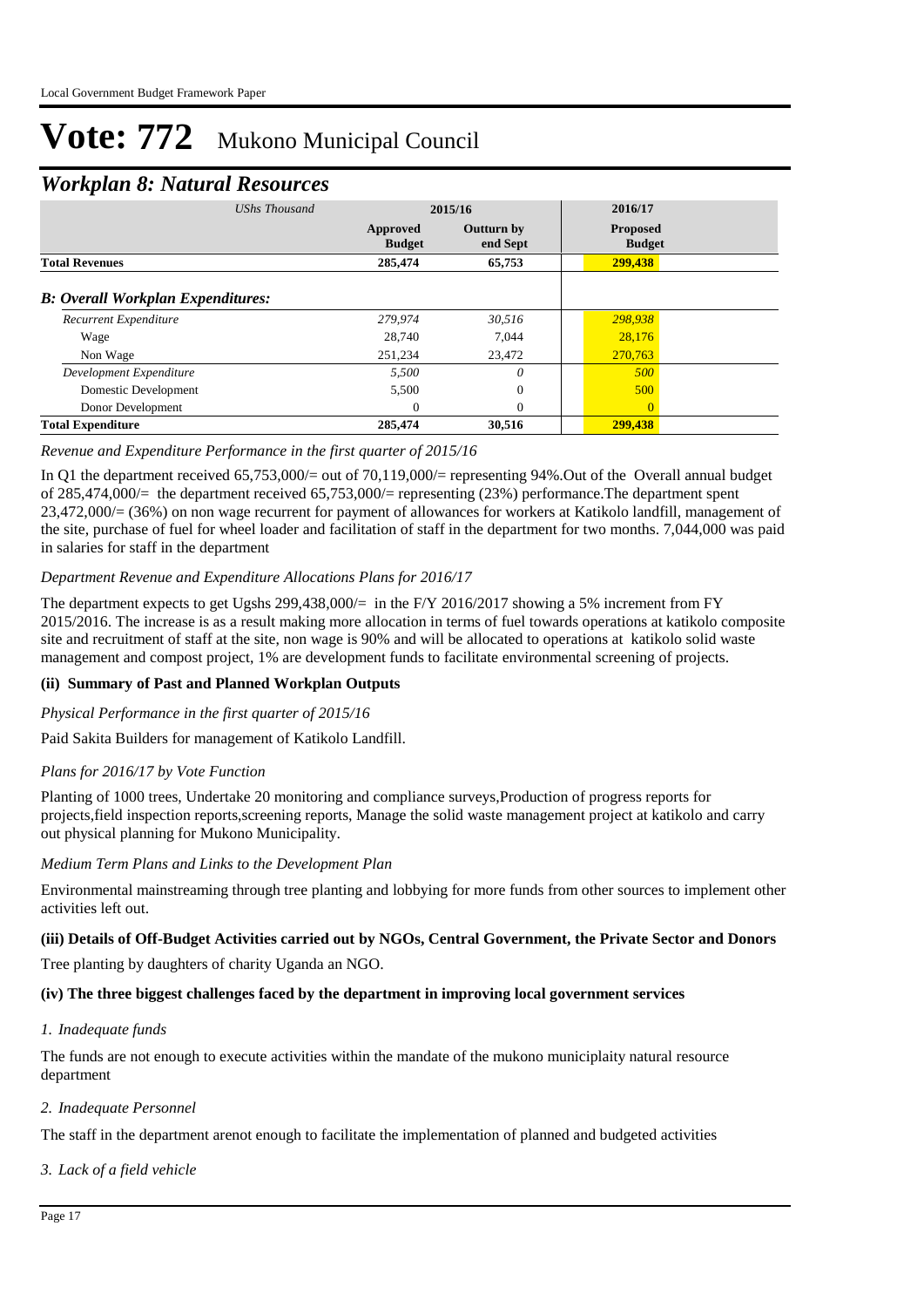# *Workplan 8: Natural Resources*

The department lacks a field vehicle yet it has a resiponsibility of cracking down of illegal developers.

## *Workplan 9: Community Based Services*

### **(i) Overview of Workplan Revenue and Expenditures**

| <b>UShs Thousand</b>                               | 2015/16                   |                        | 2016/17                          |
|----------------------------------------------------|---------------------------|------------------------|----------------------------------|
|                                                    | Approved<br><b>Budget</b> | Outturn by<br>end Sept | <b>Proposed</b><br><b>Budget</b> |
| A: Breakdown of Workplan Revenues:                 |                           |                        |                                  |
| <b>Recurrent Revenues</b>                          | 146,181                   | 28.813                 | 199,643                          |
| <b>Locally Raised Revenues</b>                     | 33.523                    | 6.070                  | 46.295                           |
| Multi-Sectoral Transfers to LLGs                   | 36,943                    | 3,263                  | 6.545                            |
| Other Transfers from Central Government            |                           | $\Omega$               | 75,761                           |
| Sector Conditional Grant (Non-Wage)                | 17,246                    | 5,009                  | 19,480                           |
| Urban Unconditional Grant (Non-Wage)               | 19.005                    | 4,612                  | 12,000                           |
| Urban Unconditional Grant (Wage)                   | 39,463                    | 9,859                  | 39,563                           |
| <b>Development Revenues</b>                        | 90.262                    | 5,255                  | 157,601                          |
| Multi-Sectoral Transfers to LLGs                   | 85,749                    | $\Omega$               | 80,930                           |
| Other Transfers from Central Government            |                           | 3,255                  |                                  |
| Urban Discretionary Development Equalization Grant | 4,513                     | 2,000                  | 76,671                           |
| <b>Total Revenues</b>                              | 236,443                   | 34,068                 | 357,244                          |
| <b>B: Overall Workplan Expenditures:</b>           |                           |                        |                                  |
| Recurrent Expenditure                              | 146.181                   | 26,277                 | 199,643                          |
| Wage                                               | 39,463                    | 9,859                  | 39,563                           |
| Non Wage                                           | 106,718                   | 16,418                 | 160,081                          |
| Development Expenditure                            | 90,262                    | 2.000                  | 157,601                          |
| Domestic Development                               | 90,262                    | 2,000                  | 157,601                          |
| Donor Development                                  | $\overline{0}$            | $\overline{0}$         | $\overline{0}$                   |
| <b>Total Expenditure</b>                           | 236,443                   | 28,277                 | 357,244                          |

*Revenue and Expenditure Performance in the first quarter of 2015/16*

In Q1 the department received  $34,068,000/=$  out of 59,111,000/= planned for the quarter representing (58%). Out of the funds received by the department in Q1 i.e. 16,418,000 (48%) was spent on non wage recurrent that's operational costs of the department, multi sectoral transfers to LLG were 3,263,000/=. (30%) of the funds received were used as wages for staff in the department.

#### *Department Revenue and Expenditure Allocations Plans for 2016/17*

The department will receive Ugshs 357,244,000/= indicating a 50% increase from the previous budget of Community based services, the increase is as a result of salary enhancement and increase in Multisectoral transfers to LLG,development funds 90,262,000 44% are basically CDD funds for community groups at the Divisions,other funds i.e non wage recurrent 44% will be allocated to FAL grant,PWD groups, facilitation of FAL activities,PWDS activities,children and youth activities.

### **(ii) Summary of Past and Planned Workplan Outputs**

#### *Physical Performance in the first quarter of 2015/16*

Paid allowances for FAL Trainers, Carried out FAL awareness campaigns in worship places, Purchsed 3 Tricycles for PWDs, Carried out verification of CDD beneficiary groups.

#### *Plans for 2016/17 by Vote Function*

Carry out Gendermainstreaming,facilitation of youth,PWDS,Council activities,settlement of probation cases,implemented CBR activities, Monitor community based organisations, Facilitate FAL Instructors and Learners, Inspection of workplaces and follow up on labour related disputes.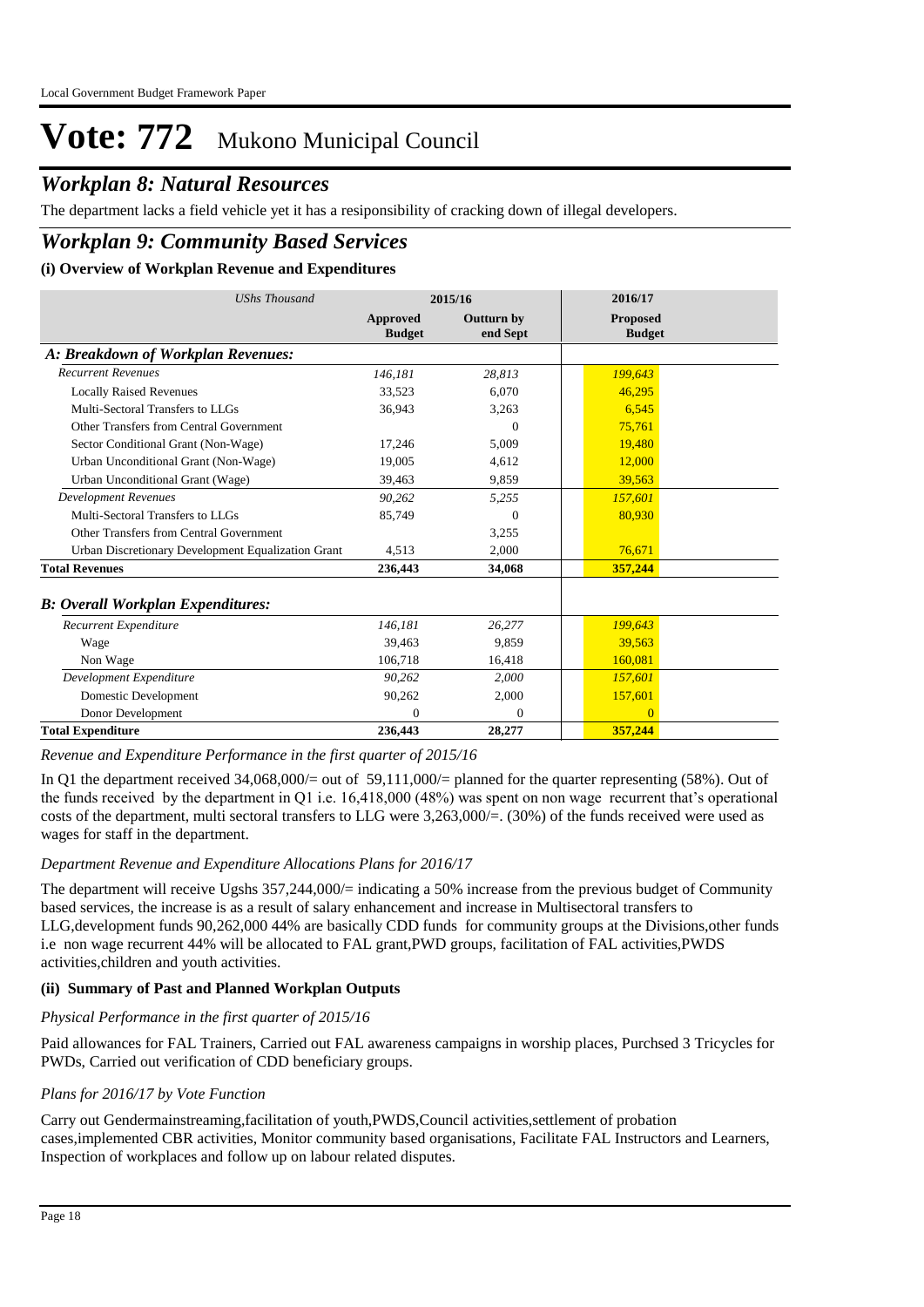## *Workplan 9: Community Based Services*

*Medium Term Plans and Links to the Development Plan*

Gendermainstreaming, empowerment of community ie support to PWDS,Youth and women.

### **(iii) Details of Off-Budget Activities carried out by NGOs, Central Government, the Private Sector and Donors**

Sensitization on HIV/AIDS, orphange support by NGOs and support to the disabled by NGOs.

#### **(iv) The three biggest challenges faced by the department in improving local government services**

#### *Inadequate funding to the department. 1.*

The budget allocation to this department is very small yet the area of coverage is big and demands from society are much.

### *Understaffing 2.*

The department is run by two community development workers. This has led to under performance of the department because it has wide coverage.

### *Lack of field vehicle. 3.*

This has led to limited community out reaches in service delivery to communities

## *Workplan 10: Planning*

### **(i) Overview of Workplan Revenue and Expenditures**

| <b>UShs Thousand</b>                               | 2015/16                   |                               | 2016/17                          |
|----------------------------------------------------|---------------------------|-------------------------------|----------------------------------|
|                                                    | Approved<br><b>Budget</b> | <b>Outturn by</b><br>end Sept | <b>Proposed</b><br><b>Budget</b> |
| A: Breakdown of Workplan Revenues:                 |                           |                               |                                  |
| <b>Recurrent Revenues</b>                          | 60,278                    | 13,596                        | 61,709                           |
| <b>Locally Raised Revenues</b>                     | 14,026                    | 3,365                         | 16,550                           |
| Support Services Conditional Grant (Non-Wage)      | 13,358                    | 3,336                         |                                  |
| Urban Unconditional Grant (Non-Wage)               | 7,296                     | 1,500                         | 23,358                           |
| Urban Unconditional Grant (Wage)                   | 25,598                    | 5,395                         | 21,801                           |
| <b>Development Revenues</b>                        | 6.026                     | 0                             | 7,259                            |
| Urban Discretionary Development Equalization Grant | 6,026                     | $\mathbf{0}$                  | 7,259                            |
| <b>Total Revenues</b>                              | 66,304                    | 13,596                        | 68,969                           |
| <b>B</b> : Overall Workplan Expenditures:          |                           |                               |                                  |
| <b>Recurrent Expenditure</b>                       | 60,278                    | 13,596                        | 61,709                           |
| Wage                                               | 25,598                    | 5,395                         | 21,801                           |
| Non Wage                                           | 34,680                    | 8,201                         | 39,908                           |
| Development Expenditure                            | 6,026                     | 0                             | 7,259                            |
| Domestic Development                               | 6,026                     | $\theta$                      | 7,259                            |
| Donor Development                                  | $\Omega$                  | $\theta$                      | $\Omega$                         |
| <b>Total Expenditure</b>                           | 66,304                    | 13,596                        | 68,969                           |

*Revenue and Expenditure Performance in the first quarter of 2015/16*

The planned budget for Q1 was  $16,576,000/=$  and the actual outturn was  $13,596,000/=(82%)$ . The overall expenditure was  $13,596,000/$ = representing (21%) of the annual budget of planning unit.

#### *Department Revenue and Expenditure Allocations Plans for 2016/17*

The department expects to receive Ugshs 68,969,000/= from the different revenue sources showing a 4% increase from F/Y 2014/2015. Non wage recurrent 68% is for carrying out internal assessment, Budget Conference, production of budget, Quarterly Reports,5 year development plan,budget frame workpaper,production of LOGICS report and PAF Monitoring.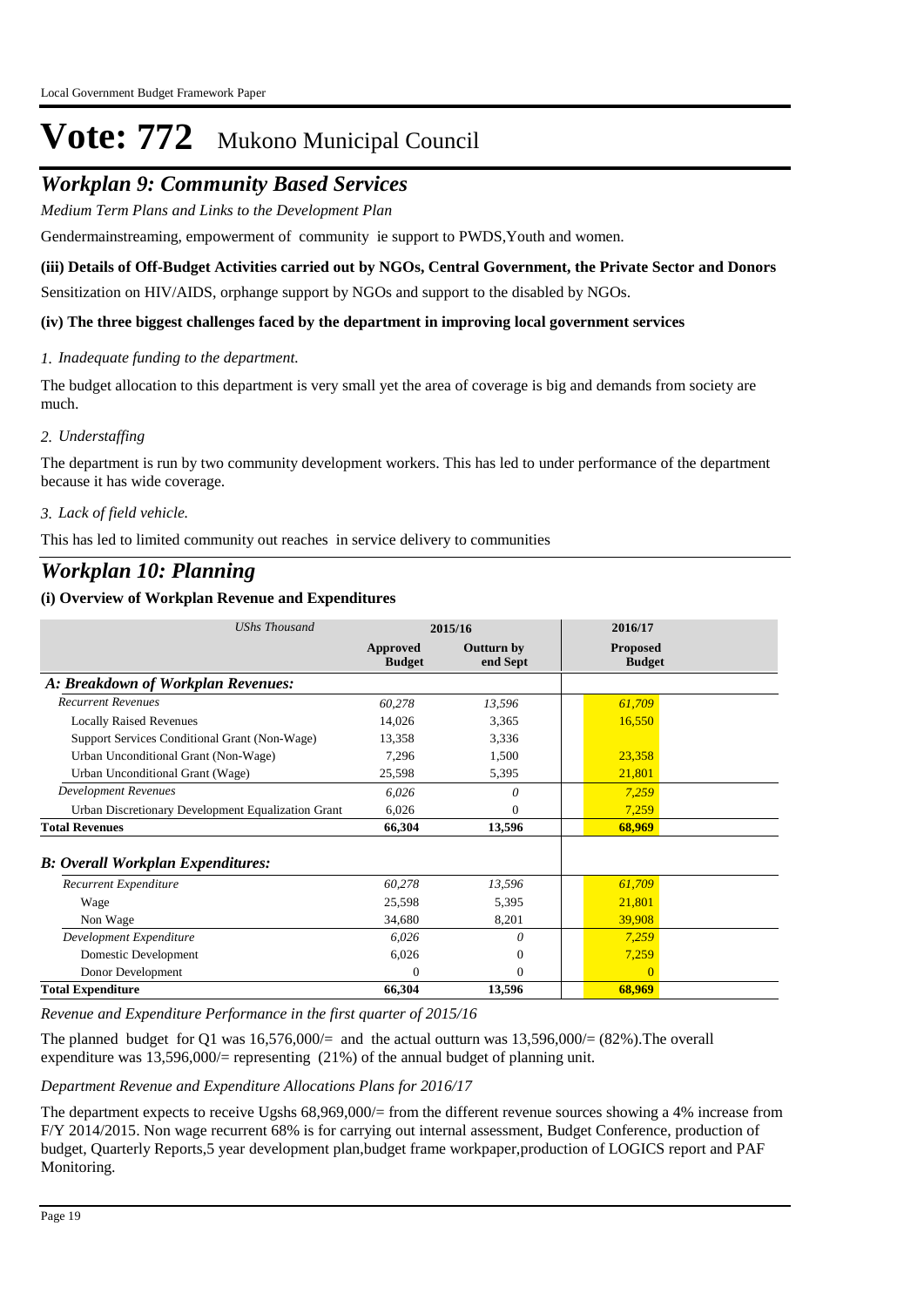## *Workplan 10: Planning*

## **(ii) Summary of Past and Planned Workplan Outputs**

#### *Physical Performance in the first quarter of 2015/16*

Produced budget estimates and draft 5 year plan,carried out Q1 PAF Monitoring.

#### *Plans for 2016/17 by Vote Function*

Produce budget, Quarterly Reports, 5 year development plan,budget frame workpaper,production of LOGICS report, Carry out internal assessment,PAF Monitoring, participatory planning and appraisal of projects.

#### *Medium Term Plans and Links to the Development Plan*

Enhance bottom up planning process,Equitable allocation of funds according to the resource evelope and development goals of Uganda as a country.

## None. **(iii) Details of Off-Budget Activities carried out by NGOs, Central Government, the Private Sector and Donors**

#### **(iv) The three biggest challenges faced by the department in improving local government services**

#### *Low turn up in village meetings. 1.*

Bottom up planning process approach is used in identifying village needs however , the turn up in meetings is low.

#### *High demands from community. 2.*

Demands from the community are too high compared to the resources envelope.

*Staffing and Facilitation 3.*

The department has only two staff who carry out all the activities

# *Workplan 11: Internal Audit*

### **(i) Overview of Workplan Revenue and Expenditures**

| <b>UShs Thousand</b>                               | 2015/16                   |                               | 2016/17                          |
|----------------------------------------------------|---------------------------|-------------------------------|----------------------------------|
|                                                    | Approved<br><b>Budget</b> | <b>Outturn by</b><br>end Sept | <b>Proposed</b><br><b>Budget</b> |
| A: Breakdown of Workplan Revenues:                 |                           |                               |                                  |
| <b>Recurrent Revenues</b>                          | 38,822                    | 8,468                         | 44,422                           |
| <b>Locally Raised Revenues</b>                     | 4,917                     | 650                           | 13,950                           |
| Urban Unconditional Grant (Non-Wage)               | 10,633                    | 2,000                         | 7,200                            |
| Urban Unconditional Grant (Wage)                   | 23,272                    | 5,818                         | 23,272                           |
| <b>Development Revenues</b>                        | $\theta$                  | 0                             | 2,259                            |
| Urban Discretionary Development Equalization Grant |                           | $\mathbf{0}$                  | 2,259                            |
| <b>Total Revenues</b>                              | 38,822                    | 8,468                         | 46,682                           |
| <b>B: Overall Workplan Expenditures:</b>           |                           |                               |                                  |
| Recurrent Expenditure                              | 38,822                    | 8,468                         | 44,422                           |
| Wage                                               | 23,272                    | 5,818                         | 23,272                           |
| Non Wage                                           | 15,550                    | 2,650                         | 21,150                           |
| Development Expenditure                            | 0                         | 0                             | 2,259                            |
| Domestic Development                               | 0                         | $\mathbf{0}$                  | 2,259                            |
| Donor Development                                  | $\mathbf{0}$              | $\mathbf{0}$                  | $\Omega$                         |
| <b>Total Expenditure</b>                           | 38,822                    | 8,468                         | 46,682                           |

*Revenue and Expenditure Performance in the first quarter of 2015/16*

The planned expenditure for O1 was  $9,706,000/=$  and the actual outturn  $8,468,000/=(87\%)$ . The overall expenditure was 8,468,000/= representing (22%) of its annual budget. All the funds allocated to Internal Audit were utilised.